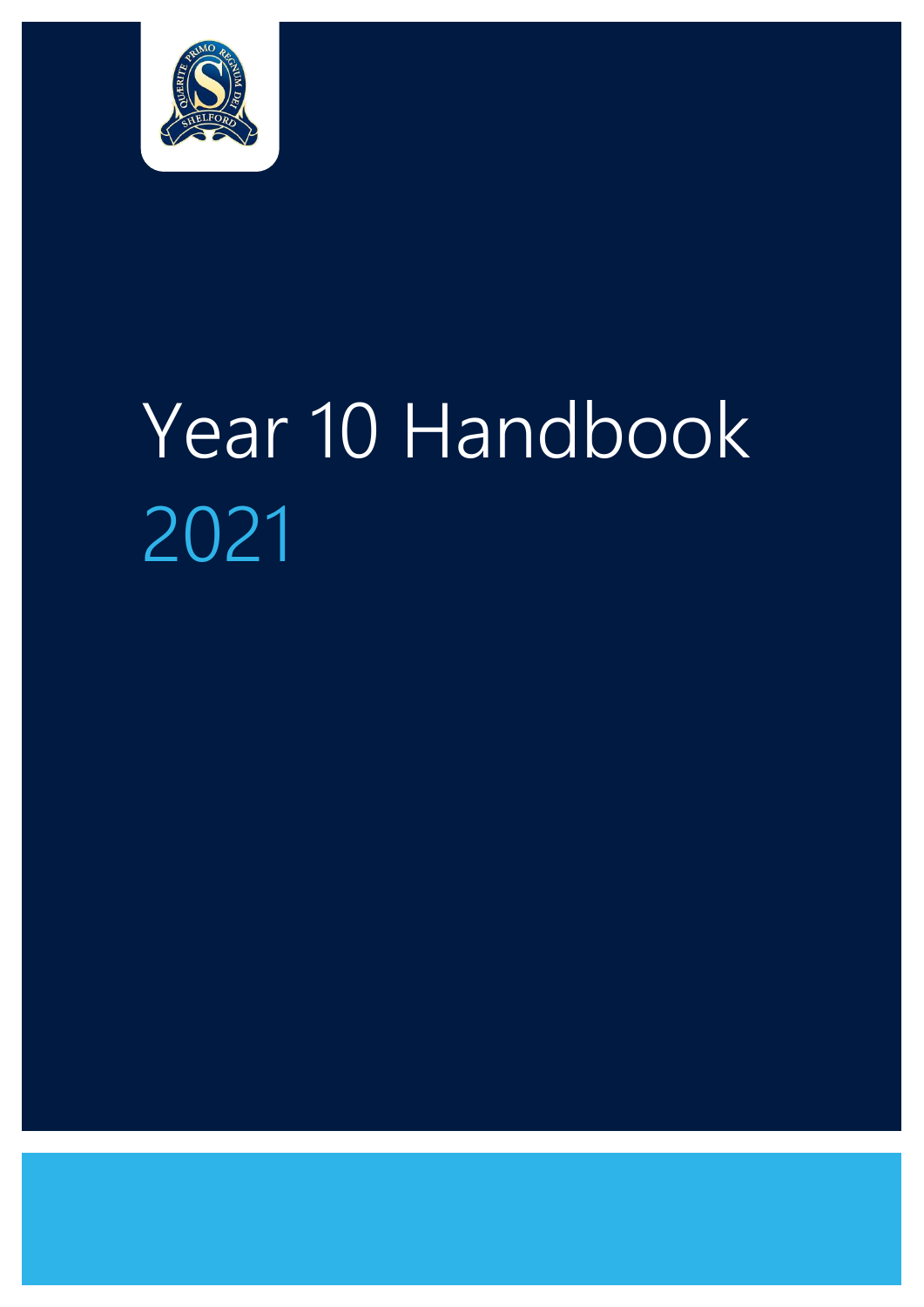# <span id="page-1-0"></span>**Contents**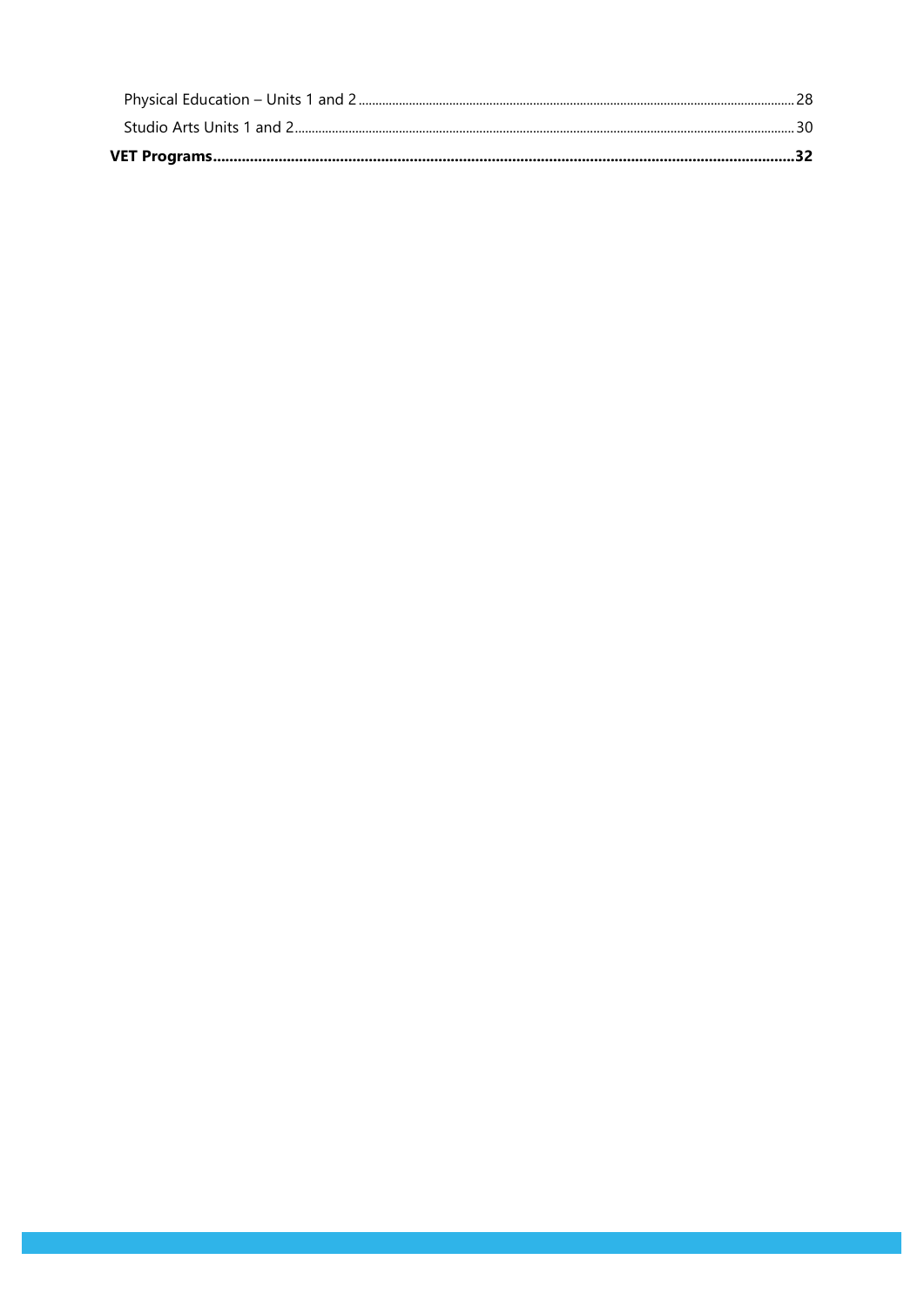# <span id="page-3-0"></span>**Year 10 at Shelford**

The Year 10 program allows for education of the whole person – emotionally, socially, intellectually and physically.

Building upon the Year 9 Program, Year 10 studies support the students' transition to becoming more independent and mature learners.

Students are encouraged to supplement class work through participation in extra-curricular activities including sport [both House and interschool], Music ensembles, Drama performances and leadership opportunities. These contributions are acknowledged in semester reports.

Students are also encouraged to:

- Become Peer Support leaders to Year 7 students
- Act as Senior School Parliamentarians
- Volunteer for community service

Students are also given the opportunity to be involved in a range of subject specific competitions.

# <span id="page-3-1"></span>The Quærite program

The pastoral care program in the Senior School, Quaerite or Q, supports student's personal and academic development. The term Quaerite means to seek or search for. It is our underlying aim to ensure that students have a sound understanding of their place in the world, the community and their personal responsibility.

Through the year a series of workshops are held that explore relevant themes, including making positive choices, the learner in me, you can do it and empowering through service.

The Quaerite program underpins Shelford's core values: Respect, Integrity, Passion and Creativity.

# <span id="page-3-2"></span>Year 10 community project

The Year 10 Community Project challenges students to develop civic responsibility and lifelong civic engagement. Connecting to support networks within our community, students learn by participating in education, training and volunteer work. These experiences are designed to challenge issues of judgement, enhance empathy and shift the peer dynamic. Students reflect upon how our community supports those in need. Learning is enhanced by experiences in and out of the classroom, including training sessions with Scope Victoria, Fair Trade Kitchen and The Big Issue Classroom.

# <span id="page-3-3"></span>Peer Support leaders

At the end of Year 9, all students undertake a Peer Support training day. Interested students are then encouraged to apply to be Peer Support Leaders in Year 10. This entails running sessions with the Year 7 students and attending the Year 7 Camp in Term 1.

Acting as mentors to the Year 7 students, the Peer Support Leader program provides an authentic leadership opportunity. On camp, the Peer Support Leaders are responsible for organising and running events such as the disco and talent show. During the day they help to support the camp program by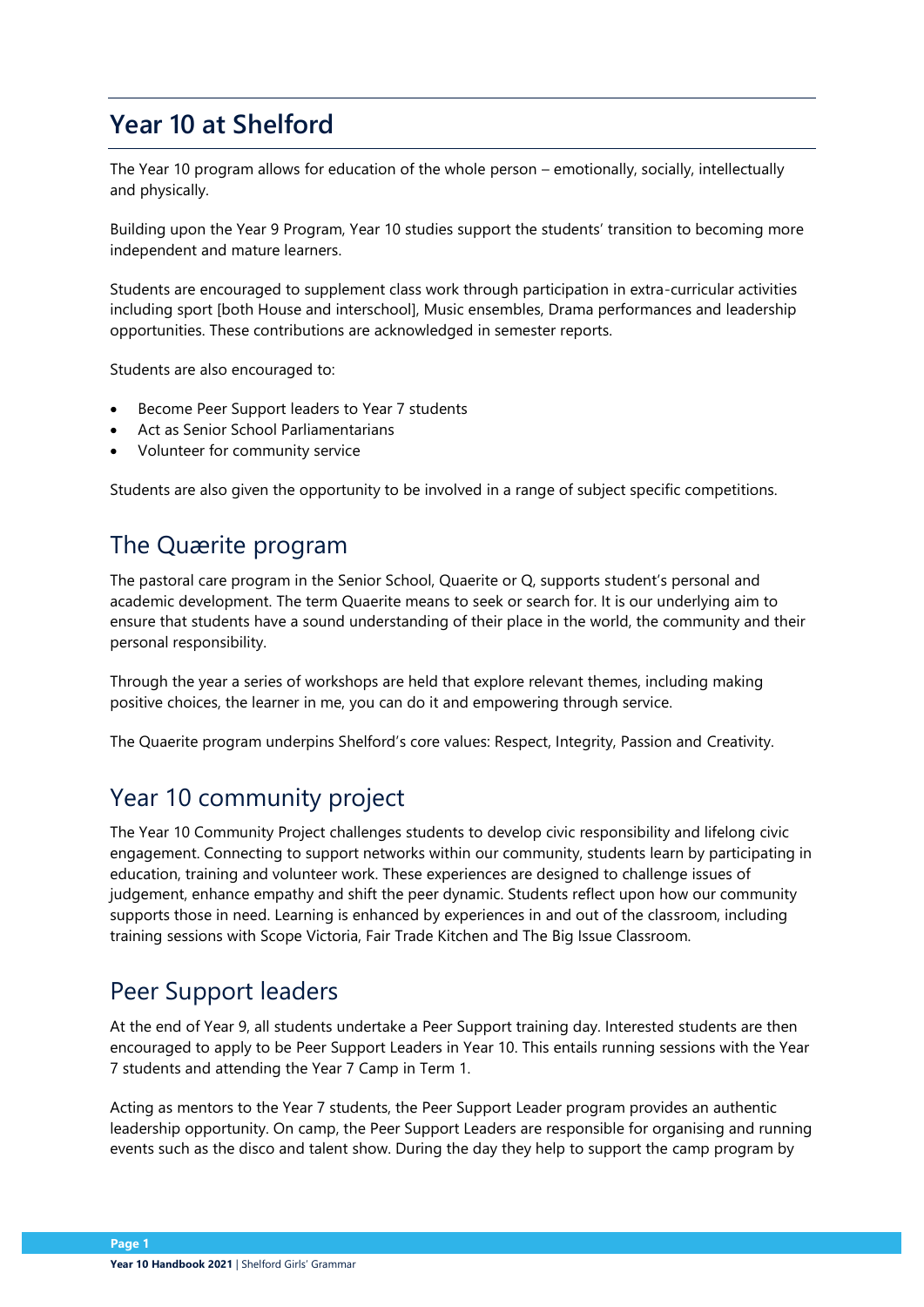participating and working with their group. Peer Support Leaders also run a number of sessions throughout the year with their Year 7 groups.

# <span id="page-4-0"></span>Careers counselling

The Shelford Careers program aims to ensure senior students are aware of the many different courses, and paths available after they leave school.

Careers counselling is available on a one-to-one basis which is important when students are considering subject choices and tertiary preferences. Students have the opportunity to meet people working in a broad range of vocations and undertake career testing to enable them to generate helpful, individualised and detailed career reports.

As part of the Year 10 program, all students undertake one week of work experience in June. This opportunity is designed to expand their horizons into possible workplace options.

# <span id="page-4-1"></span>**Year 10 course information**

# <span id="page-4-2"></span>Core subjects

Core subjects must be undertaken by all Year 10 students. They include:

- English
- Physical Education
- Humanities (two of History, Geography, Politics and Law or Economics and Business)
- Science
- Mathematics
- Quærite program

# <span id="page-4-3"></span>Electives

Year 10 students undertake two elective subjects each semester. Electives include Year 10 elective subjects with the possibility of a VCE Unit 1 and 2, VET or VSL subject.

**Please note:** 

- **1. Students can only select one VCE Unit 1 & 2 sequence. This includes any VSL or VET subjects.**
- **2. VCE, VET and VSL subjects are full-year programs (Semester 1 and 2).**
- **3. Additional fees apply for external studies.**
- **4. Any student interested in combining an external study should see Mr Grach for more information.**
- **5. VCE subjects may have prerequisite grades required – see the Head of Faculty.**

# **VCE units at Year 10**

Some subjects offered at Year 10 are accredited as VCE studies. This exposure to the requirements of VCE enhances students' understanding of the expectations in their final years of schooling and broadens their opportunities to gain experience in a range of specialist studies.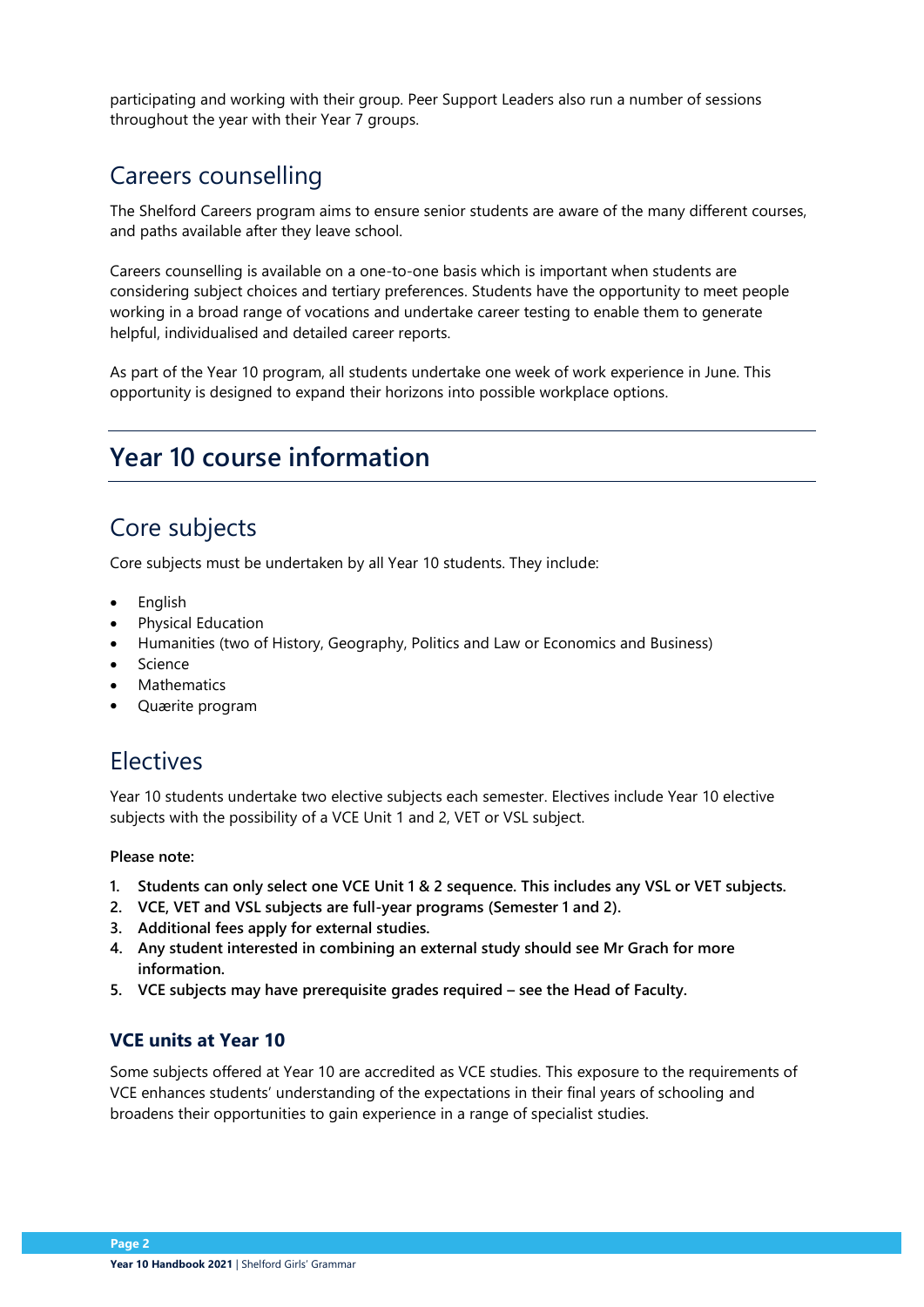All subject selections at Year 10 are reviewed by the Deputy Principal – Teaching and Learning and the Year 10 Coordinator. This review considers:

- the student's overall academic performance
- the professional opinions of the relevant subject teachers.

In instances where students may be asked to review their subject selections, an interview may be arranged with the student and her parents.

Should you have any questions about the subject selection process, please contact the Deputy Principal –Teaching and Learning.

# **Vocational Education and Training in schools (VET)**

## *What does it mean?*

VET programs provide VCE students with the opportunity to access vocational education and training as part of secondary schooling. Students take VCE studies and at the same time modules in the VET certificate course. The studies are recognised as part of the student's VCE. Industry training bodies also recognise the training component of the student's course. Students graduate with both a VCE certificate and a training qualification.

The following VET courses are examples of what may be considered. Further options may be available through network arrangements. Students interested in these courses should see the Deputy Principal – Teaching and Learning for further information.

- Certificate in Acting (Screen)
- Certificate in Allied Health Assistance
- Certificate in Animal Studies
- Certificate in Applied Fashion Design and Technology
- Certificate in Community Services
- Certificate in Equine Industry
- Certificate in Fitness
- Certificate in Hospitality
- Certificate in Interior Decoration

VET programs provide an opportunity for students to learn from experience in training and actual workplace experience.

#### **Please note:**

- **1. A levy of \$900 will be charged for students undertaking a VET study.**
- **2. The funding arrangements for VET courses are currently under review and parents will be advised if there are any additional costs.**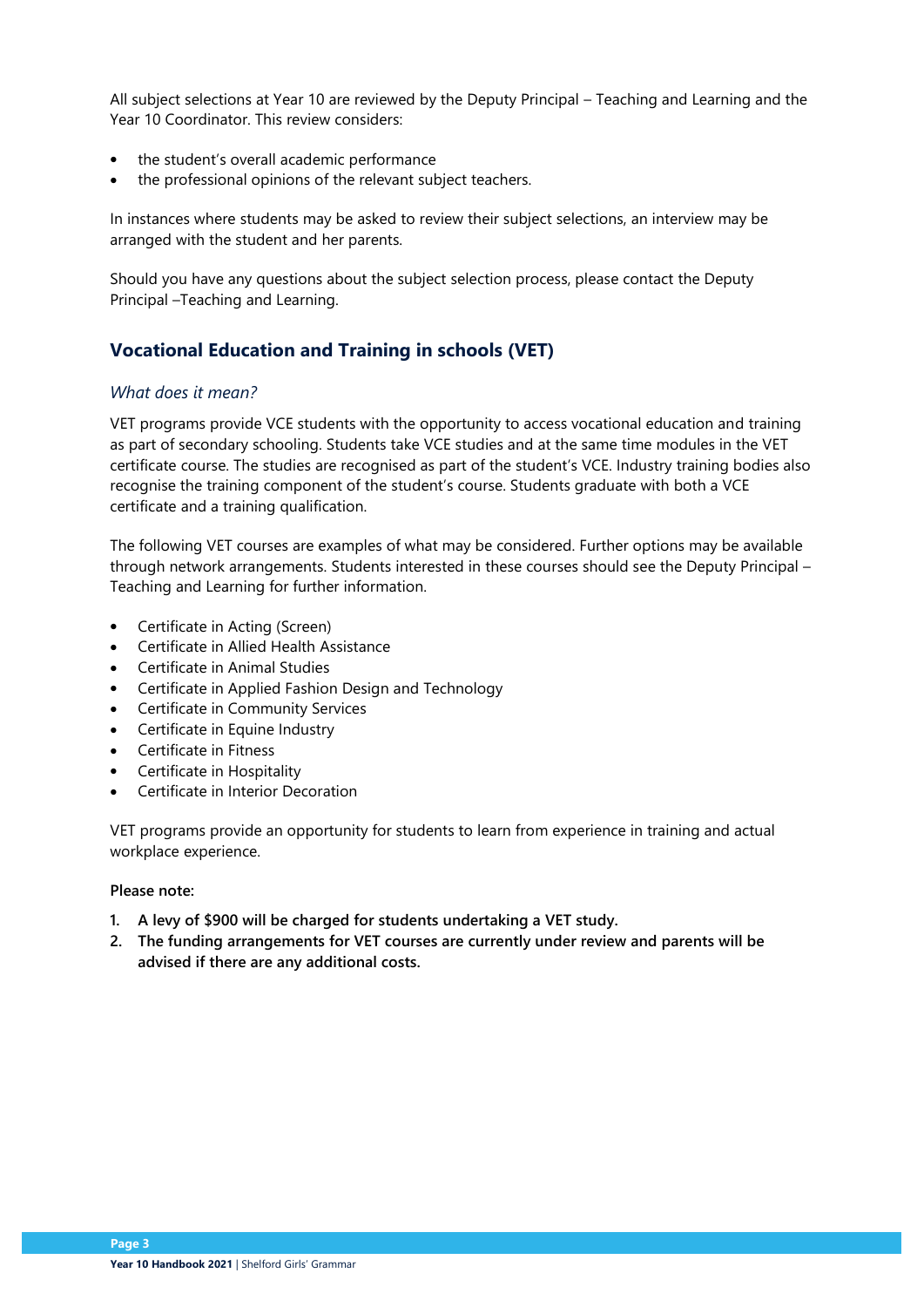# <span id="page-6-0"></span>**Subject selection**

Once students have decided what subjects/electives they would like to do, they will be required to enrol online. All students should have:

- Six core subjects
- Two elective placements for Semester 1
- Two elective placements for Semester 2

#### **Please note:**

- **1. Students cannot select more than one VCE level sequence as part of their program.**
- **2. VET programs run for a full year.** (This uses up one elective placement in Semester 1 and one elective placement in Semester 2.)

# <span id="page-6-1"></span>Summary of elective choices

# **Year 10 electives**

- Art
- Drama (Can be studied for both semesters)
- Literature (Can be studied for both semesters)
- Humanities (two of History, Geography, Economics and Business, or Politics and Law)
- Languages French (Full Year)
- Languages Japanese (Full Year)
- Music (Full Year)
- Science Engineering
- Science Psychology in Action
- Visual Communication & Design Design to Inspire
- Materials and Technology Fabulous & Functional Designs

# **VCE electives**

- Biology Unit 1 and 2
- Business Management Unit 1 and 2
- Chinese First Language Unit 1 and 2
- Food Studies Unit 1 and 2
- Health & Human Development Unit 1 and 2
- Legal Studies Unit 1 and 2
- Physical Education Unit 1 and 2
- Studio Arts Unit 1 and 2

# **VET Programs (operates across both Semester 1 and 2)**

- VET Certificate in Acting (Screen)
- VET Certificate in Fitness
- VET Certificate in Allied Health Assistance
- VET Certificate in Equine Industry
- VET Certificate in Animals Studies
- VET Certificate in Hospitality
- VET Certificate in Applied Fashion Design and Technology
- VET Certificate in Interior Decoration
- VET Certificate in Community Services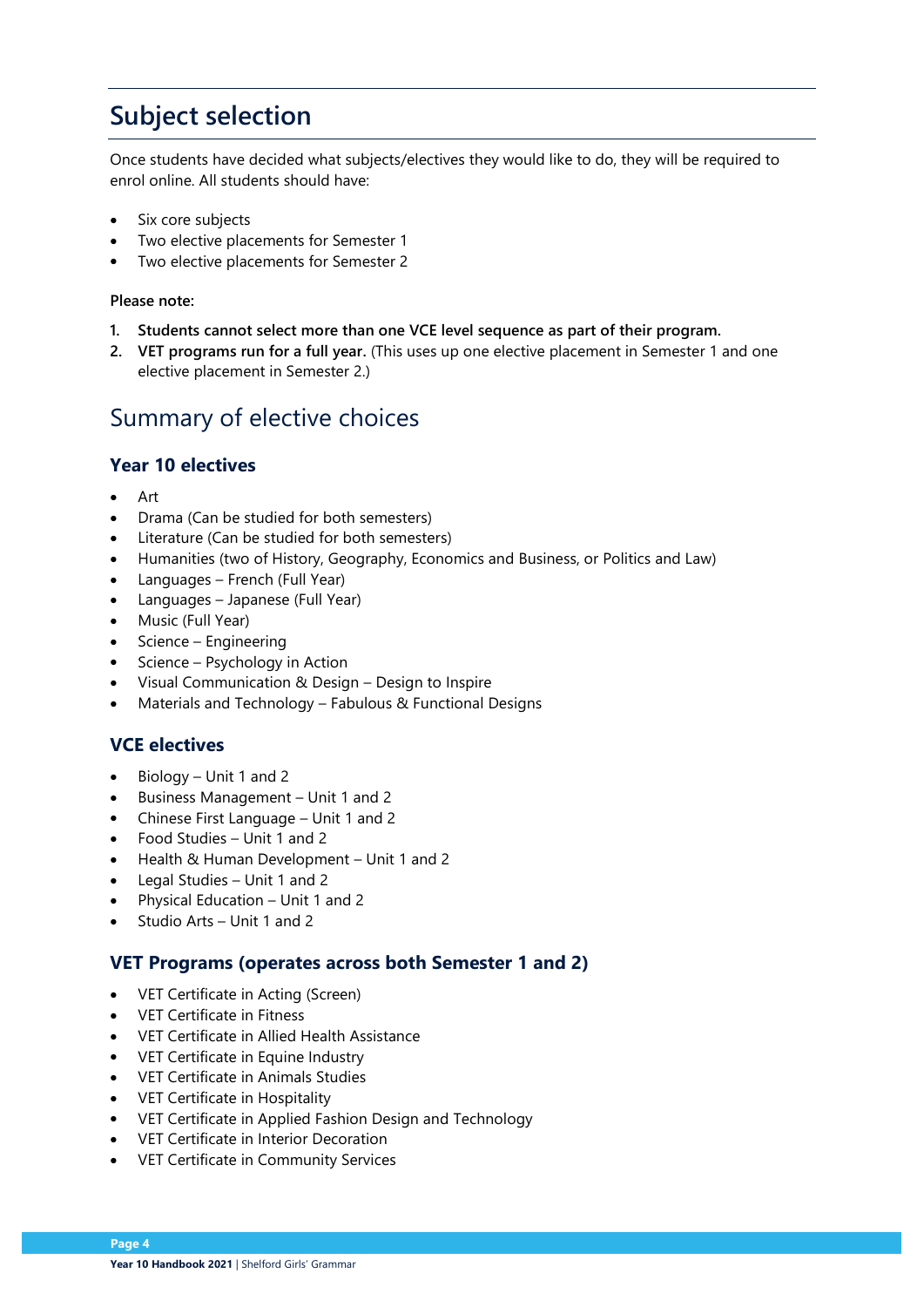# <span id="page-7-0"></span>**Subject descriptions: core subjects**

The Victorian Curriculum defines the common and core set of knowledge and skills that are required both for life-long learning and active and informed citizenship.

# <span id="page-7-1"></span>English

The English curriculum is built around the three interrelated strands of Language, Literature and Literacy. The curriculum balances and integrates all three strands to focus on developing students' knowledge, understanding and skills in listening and speaking, reading and viewing, and writing and creating. Learning in English builds on concepts, skills and processes developed in earlier years, and teachers will revisit and strengthen these as needed. The Year 10 course is also designed to introduce the students to skills required for VCE Unit 1 and Unit 2 English.

Students engage with a variety of texts that challenge them. They interpret, create, evaluate, compare, discuss and perform a wide range of literary texts, as well as texts designed to inform and persuade.

Literary texts are drawn from a range of genres and involve challenging and unpredictable plot sequences, unique characters and complex themes and ideas.

Persuasive texts challenge students to identify points of view and perspective, and develops their ability to analyse intended impact on the reader. This will be informed by analysis of the language choices and consideration for how language is employed to function as part of the contention and/or purpose.

Students create a range of imaginative, informative and persuasive types of texts including narratives, procedures, oral presentations, reports, discussions, literary analyses, transformations of texts and reviews.

# **English achievement standards**

# *Reading and viewing*

By the end of Year 10, students evaluate how text structures can be used in innovative ways by different authors. They explain how the choice of language features, images and vocabulary contributes to the development of individual style. They develop and justify their own interpretations of texts. They evaluate other interpretations, analysing the evidence used to support them.

# *Writing*

Students show how the selection of language features can achieve precision and stylistic effect. They explain different viewpoints, attitudes and perspectives through the development of cohesive and logical arguments. They develop their own style by experimenting with language features, stylistic devices, text structures and images. They create a wide range of texts to articulate complex ideas. They demonstrate understanding of grammar, vary vocabulary choices for impact, and accurately use spelling and punctuation when creating and editing texts.

# *Speaking and listening*

Students listen for ways features within texts can be manipulated to achieve particular effects. They show how the selection of language features can achieve precision and stylistic effect. They explain different viewpoints, attitudes and perspectives through the development of cohesive and logical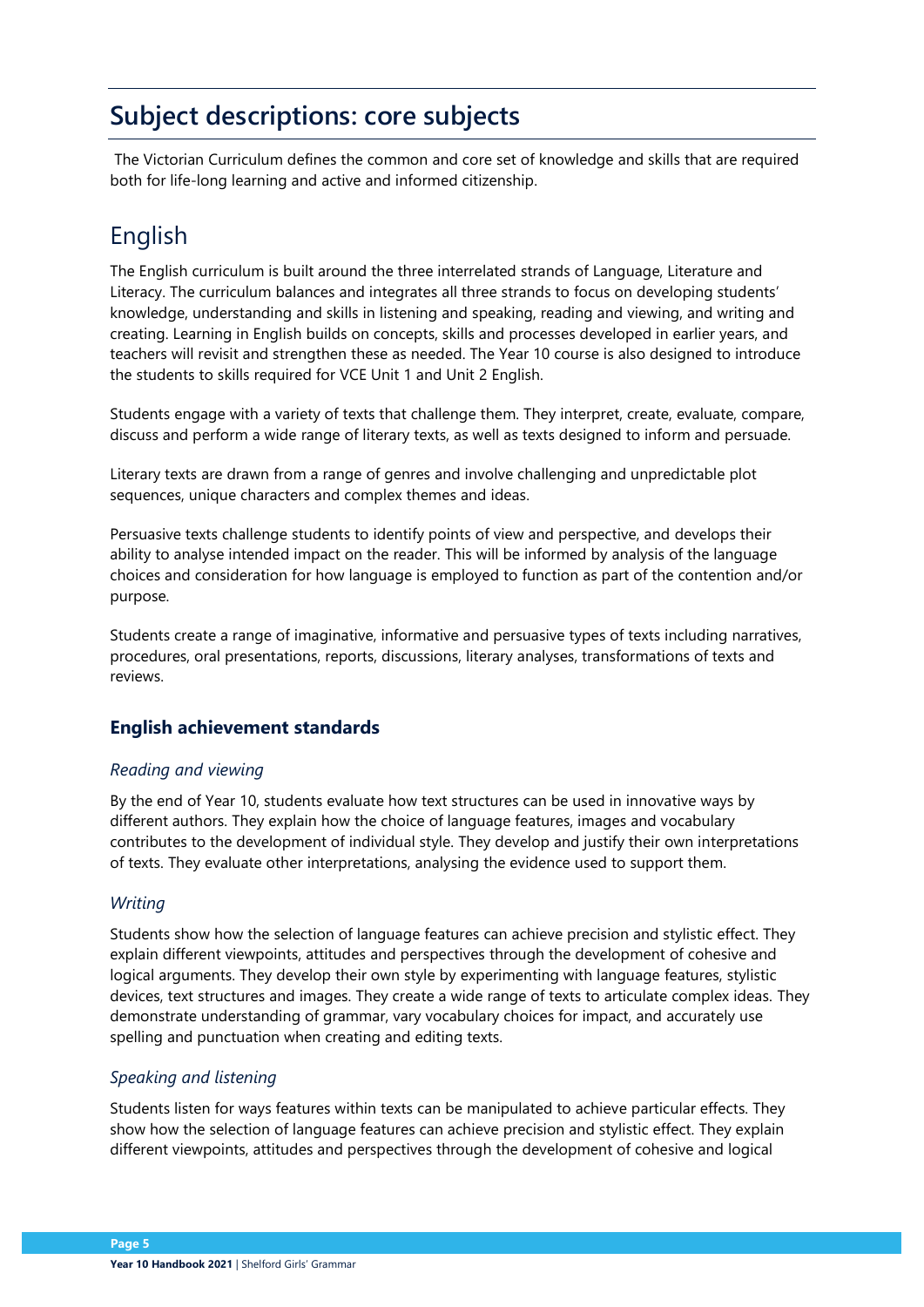arguments. They develop their own style by experimenting with language features, stylistic devices, text structures and images. They create a wide range of texts to articulate complex ideas. They make presentations and contribute actively to class and group discussions building on others' ideas, solving problems, justifying opinions and developing and expanding arguments.

# <span id="page-8-0"></span>**Humanities**

Students will choose two discipline areas to study within the core Year 10 Humanities allotment. Each discipline will run for a semester. A description of each study is included to enable students to decide which two disciplines they would prefer. It is important that consideration is given to all options.

# **Humanities – History**

# *New world order*

The horror and destruction of World War I finally came to an end at the signing of the Treaty of Versailles, with decisions made at the 1919 Paris Peace Conference having short and long‐term effects on the subsequent years. The Roaring Twenties, an era of innovation and changing cultural expressions, began with dreams of prosperity and ended with the 1929 Wall Street Crash, and the following despair of the 1930s Great Depression. How did societies and governments around the world respond to these events and how did these developments contribute to World War II?

Students will study these social, political and economic changes of the 1920s and 1930s. In assessing the background to the 1942 'Battle for Australia' and threats to the nation's safety, a focus on the reasons for the Pacific War will be undertaken. Students will assess Japan's role during the conflict by exploring events including the air attack on Pearl Harbor, the fall of Singapore, the bombing of Darwin, the Kokoda Track and Japanese POW camps. Students will assess the impact of WWII on the home front. Students will analyse cause and effect, identify continuity and change and use historical sources as evidence.

In the final unit, students will investigate the changing nature of society, particularly the influences of popular culture in Australia during the 1950s and 60s. Topics include the introduction of television and rock 'n' roll and their impact on society. An investigation of the issues which caused protest in the 1960s in Australia will form a major part of this area of study. How significant were overseas developments in shaping modern society and changing attitudes and values?

Class work and assessment tasks address a range of skills, including research, using historical concepts, evaluating historical perspectives and analysing the significance and usefulness of sources.

# **Humanities – Geography**

# *Human vs Wild*

This subject is separated into two units, covering both natural and human geography.

#### **1. Environmental management**

The first unit focuses on two important natural resources, oil and water. Students will investigate society's extreme reliance on oil and the power of this resource to change politics, determine wealth and destruct environments globally. Questions regarding its future sustainability will also be raised as this precious resource is believed to run out within the century. The second natural resource studied is rivers. This topic will involve conducting a local fieldwork trip and evaluating the management of a waterway as well as suggest possible effective and sustainable management for the future.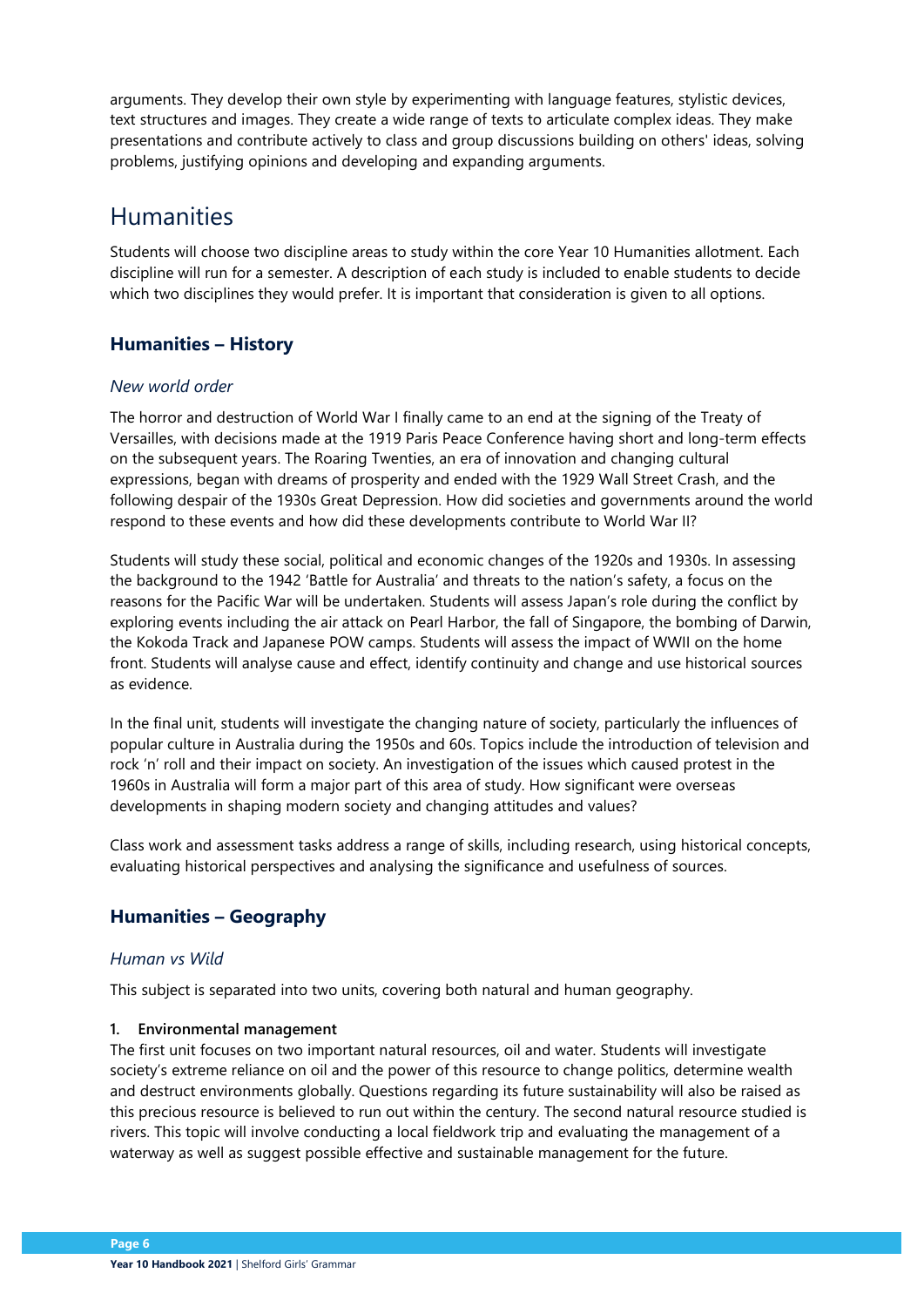#### **2. Human wellbeing**

This unit will focus on the human inequalities present in the world due to differing levels of development and consumption. A study of various countries, including Australia, will compare development and human well-being statistics in regards to indicators such as income, population growth, education and basic health requirements. Students will gain a greater understanding of why some people live in poverty and how the gap between rich and poor can be reduced through NGOs and multilateral and bilateral aid initiatives.

# **Humanities – Business and Economics**

# *Decisions and their magnitude*

In this unit students examine the ways enterprising behaviours and capabilities can be developed to improve the work and business environments. The have an opportunity to 'plan their own enterprise' by generating a range of viable options, taking into account multiple perspectives, use simple cost benefit analysis to recommend and justify a course of action, and predict the intended and unintended consequences of economic and business decisions.

# **Humanities – Politics and Law**

# *Australia and the World*

In this unit students will examine how Australia's law and government policies, including in relation to Aboriginal and Torres Strait Islander peoples. They will also explore the key features of Australia's court system, including jurisdictions and how courts apply and interpret the law. Students investigate how the courts resolve disputes and make law through judgments, and describe the role of the High Court in interpreting the Constitution. They will investigate key principles of Australia's justice system, including equality before the law, independent judiciary and right of appeal.

In the final unit, the focus moves from domestic government and legal arrangements into the international domain. Where they analyse the roles and responsibilities the Australian government has at a global level, including provision of foreign aid, peacekeeping and as a member of the United Nations (UN). From the legal perspective, they study how international obligations have shaped Australian law and government policies, including in relation to Aboriginal and Torres Strait Islander peoples. Contemporary issues and recent cases are investigated.

# <span id="page-9-0"></span>Mathematics – mainstream (whole year course)

This program will prepare students for VCE Mathematics: Mathematical Methods Units 1 and 2 and allows students the opportunity to enrol in any Mathematics subject (General, Methods or Specialist) in Year 11.

Topics include:

- **Linear relations** Linear equations, linear graphs and simultaneous equations
- **Geometry** Congruence and similar figures, circle properties
- **Indices and surds** Index laws, surd computations, scientific notation, exponential growth and decay
- **Trigonometry** Trigonometric ratios, 2D and 3D applications, trigonometric functions
- **Quadratic equations** Expanding and factorizing, solving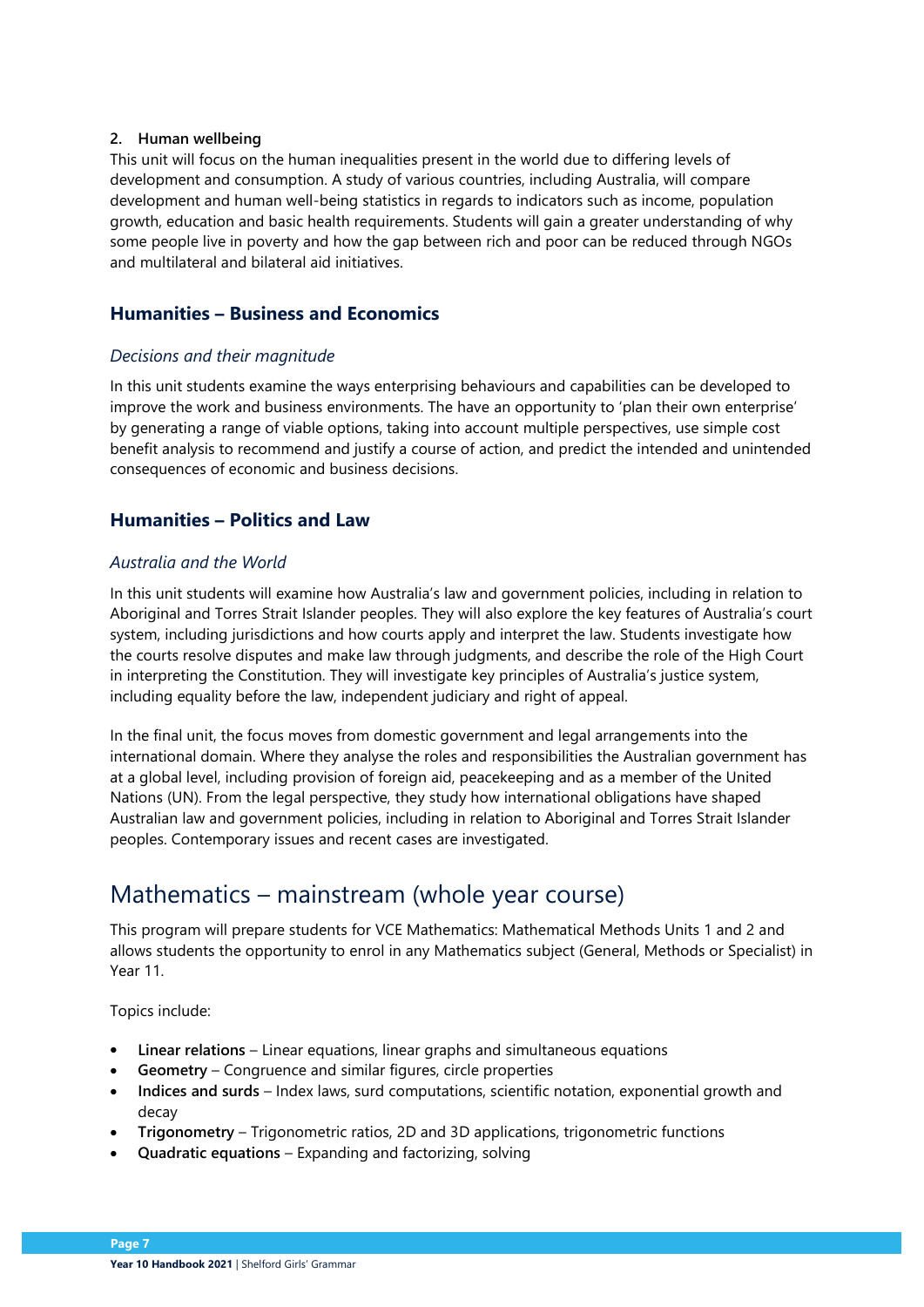- **Applications** Quadratic formula, parabolas, sketching parabolas, intersections of lines and parabolas
- **Probability** Conditional probability, two-step experiment

# <span id="page-10-0"></span>Mathematics – general (whole year course)

This course will prepare students for VCE General Mathematics Units 1 and 2 only. It is essential any student selecting this option consults Mr Grach for advice on course prerequisites as some tertiary courses have specific VCE Mathematics requirements.

Topics covered include:

- **Algebra and structure** Linear relations
- **Discrete mathematics** Matrices, number patterns and recursion
- **Arithmetic and number** Computation, practical arithmetic and financial arithmetic
- **Structural mathematics** Geometry, shape and measurement, trigonometry
- **Statistics** Univariate data and bivariate data.

# <span id="page-10-1"></span>Physical Education

Physical Education in Year 10 encourages all students to participate in a range of recreation and physical activities to develop skills and fitness levels. Students will also have the opportunity to enhance their health and wellbeing by partaking in a diverse range of activities. The focus of the Year 10 Physical Education course is to promote a sense of enjoyment for lifetime participation in physical activity as well as student wellbeing.

Activities include; football codes, body mind and soul, ballroom dancing, ultimate frisbee and cycling education.

# **Objectives of the Physical Education curriculum**

- **Being healthy, safe and active** by supporting students to make decisions about their health, safety and wellbeing.
- **Moving the body** through game play and developing necessary skills for lifelong participation in physical activities.
- **Understanding movement** allows students to explore the place and meaning of physical activity, outdoor recreation and sport in their own lives.
- **Learning through movement** by focusing on personal and social skills that can be developed through participation in physical activities. These include communication, decision making, problem-solving, critical and creative thinking, and cooperation.

# **Focus areas**

- Active play and minor games
- Challenge and adventure activities
- Games and Sports
- Lifelong physical activities
- Rhythmic and expressive activities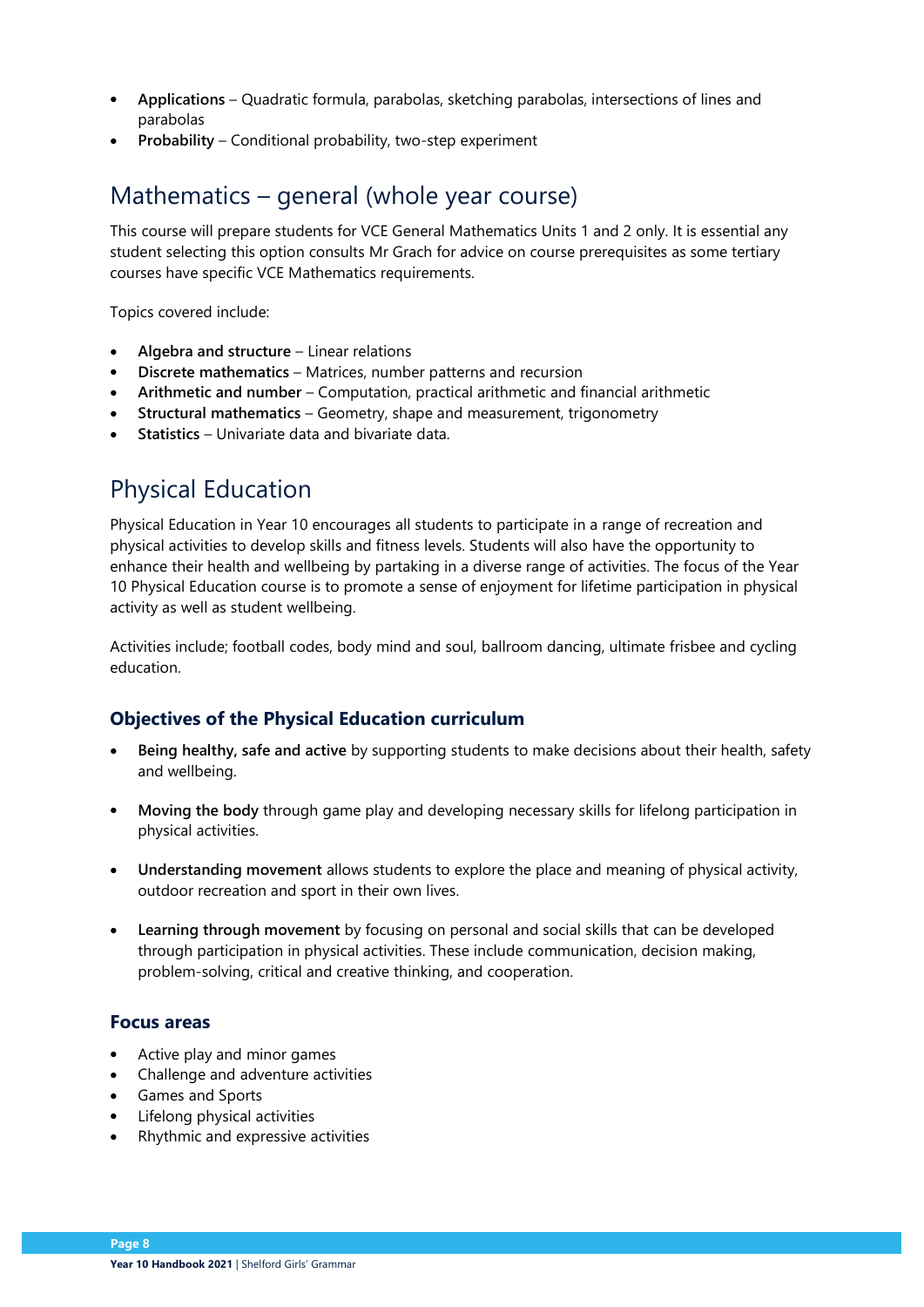# **Assessment**

At the end of each unit, students must have demonstrated:

- active engagement within class activities
- group interaction
- positive contribution to the learning environment
- attendance and readiness to participate in correct uniform.

# <span id="page-11-0"></span>Science

The Year 10 Science course follows the Victorian Curriculum.

Students will investigate the key principles of evolution, genetics, motion, chemical reactions and global systems including our position within the universe. They will develop the skills necessary to interpret and critique data from various sources with respect to each concept studied. They will also:

- Explain the processes that underpin heredity traits and evolution.
- Analyse how the models and theories used by scientists have developed over time and discuss the factors that prompted their review.
- Explain the concept of energy conservation and represent energy transfer and transformation within systems.
- Apply relationships between force, mass and acceleration to predict changes in the motion of objects.
- Explain how chemical reactions are used to produce particular products and how different factors influence the rate of reactions.
- Describe and analyse interactions and cycles within and between Earth's spheres.
- Evaluate the evidence for scientific theories that explain the origin of the universe and the diversity of life on Earth.

Students develop questions and hypotheses and independently design and improve appropriate methods of investigation, including field work and laboratory experimentation. They will also:

- Explain how they have considered reliability, safety, fairness and ethical actions in their methods and identify where digital technologies can be used to enhance the quality of data
- When analysing data, selecting evidence and developing and justifying conclusions, they identify alternative explanations for findings and explain any sources of uncertainty
- Evaluate the validity and reliability of claims made in secondary sources with reference to currently held scientific views, the quality of the methodology and the evidence cited
- Construct evidence-based arguments and select appropriate representations and text types to communicate science ideas for specific purposes.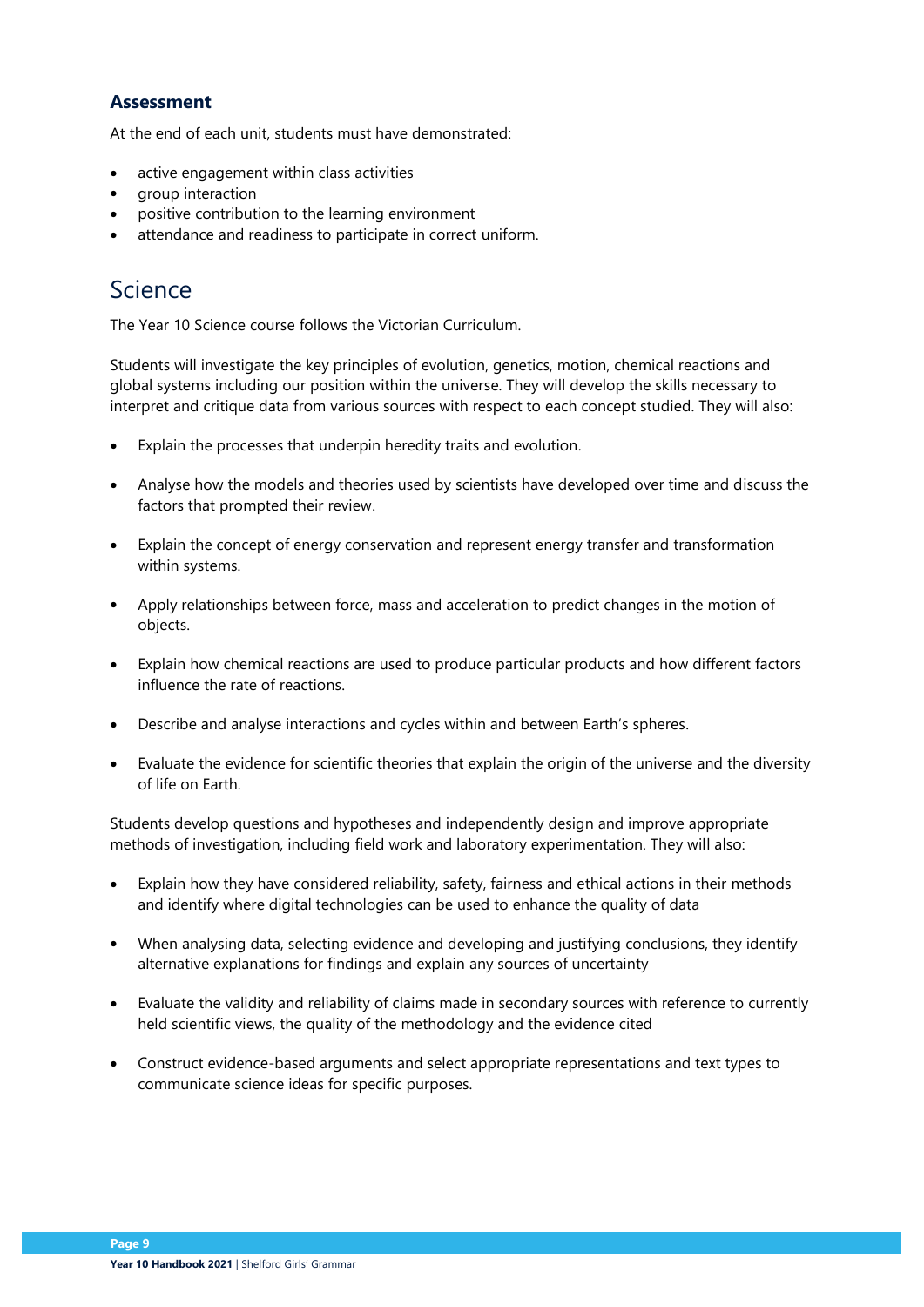# **Assessment**

Demonstration of learning outcomes is based on students' performance on a selection of assessment tasks. Assessment tasks may include:

- student-designed and/or adapted and/or extended practical investigation:
- practical activities or investigations
- multimedia presentation
- media response
- oral presentation
- annotated poster
- data analysis
- problem solving
- tests and examinations involving multiple choice and/or short answer and/or extended response.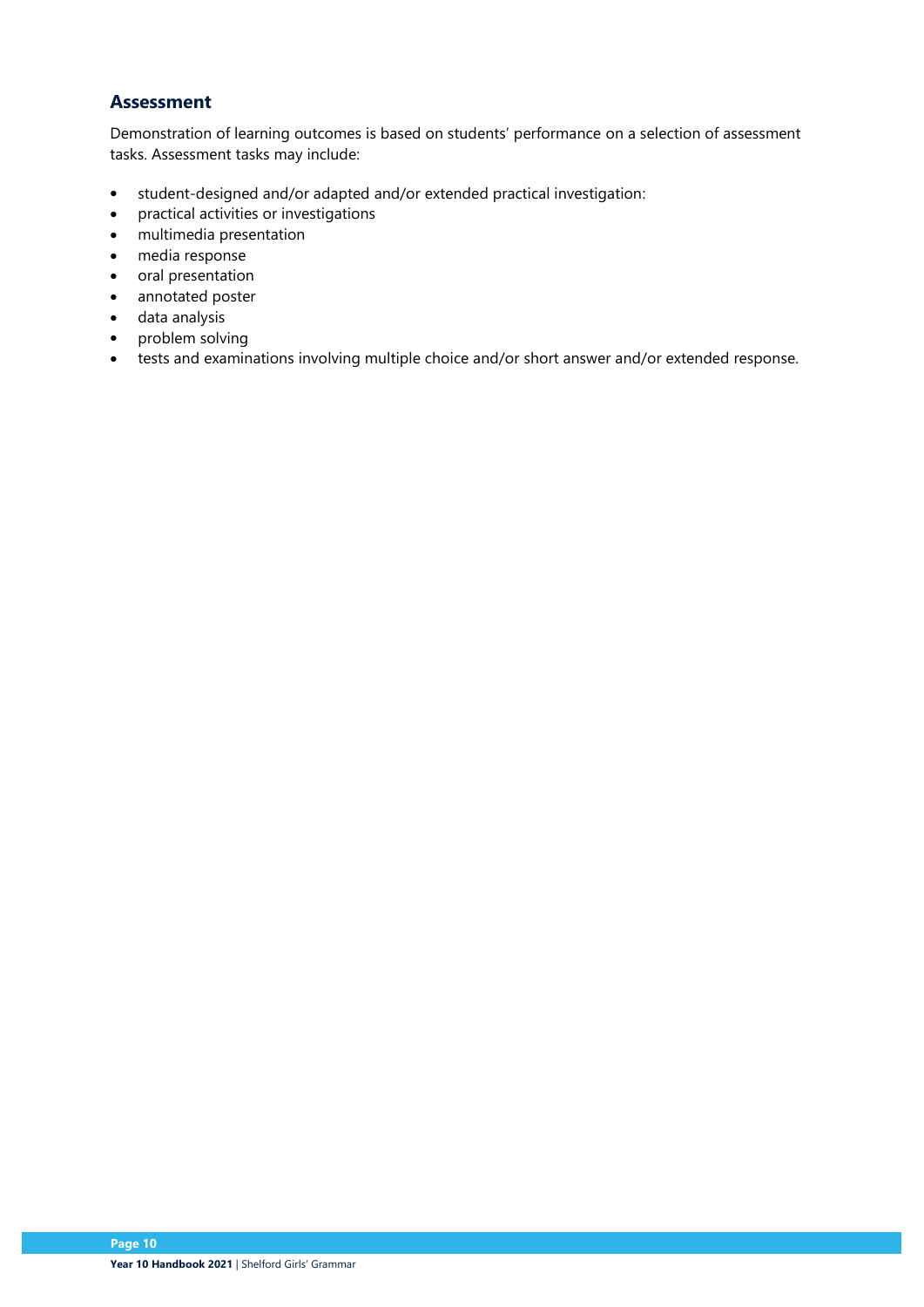# <span id="page-13-0"></span>**Subject descriptions: electives**

# <span id="page-13-1"></span>Art

Throughout time artists have been challenging our notion of what is art. These electives examine the lives, adventures and impact of some of the more infamous. From the scandal of the Salon des Refuses to the outrage over Pollock's 'Blue Poles' to the phenomenon of Pop Art. As well as incorporating some of these ideas and styles into their own art work, the class will explore new techniques and will be given opportunities to experiment a variety of media.

Year 10 Art has two major components:

- 1. **Art Appreciation** Exploring and responding
- 2. **Folio** Creating and making

# **Art (Semester 1)**

# *The famous and the infamous (part 1)*

## **Exploring and responding**

Students will study a range of avant-garde artists and styles that have made an impact on society and Art.

This includes a study of:

- Salvador Dali's flamboyant personality and hyper-realistic style, exploring the iconic 'Persistence of Memory' paint
- Marcel Duchamp's 'readymade' of the Mona Lisa to his 'Fountain' and the impact of Dada
- Frida Kahlo's love, loss and tragedy to her relationship with Diego Rivera and beyond.

They will learn how to analyse art works using the art elements and principles, and will build on their knowledge of art terminology. Skills in research, writing extended responses and debate on art issues, will be covered.

#### **Creating and making**

Students become more independent in their approach to creating images and forms. Students are taught how to record their ideas and inspiration and document the experimentation, development and refinement of each task. Students are introduced to new techniques and skills. Students will also have the opportunity to extend existing skills and develop their own personal interests and style. Students will be encouraged to recognise the connection between the artworks they study and their own practical work.

# *Assessment*

Students are given criteria that they use as a base for the completion of each task. These criteria will vary according to each task but will consist of the students being able to achieve the following outcomes:

- **Workbooks:** Includes the development of each project, annotation of ideas and documentation of processes
- **Folio:** Presentation of final resolved works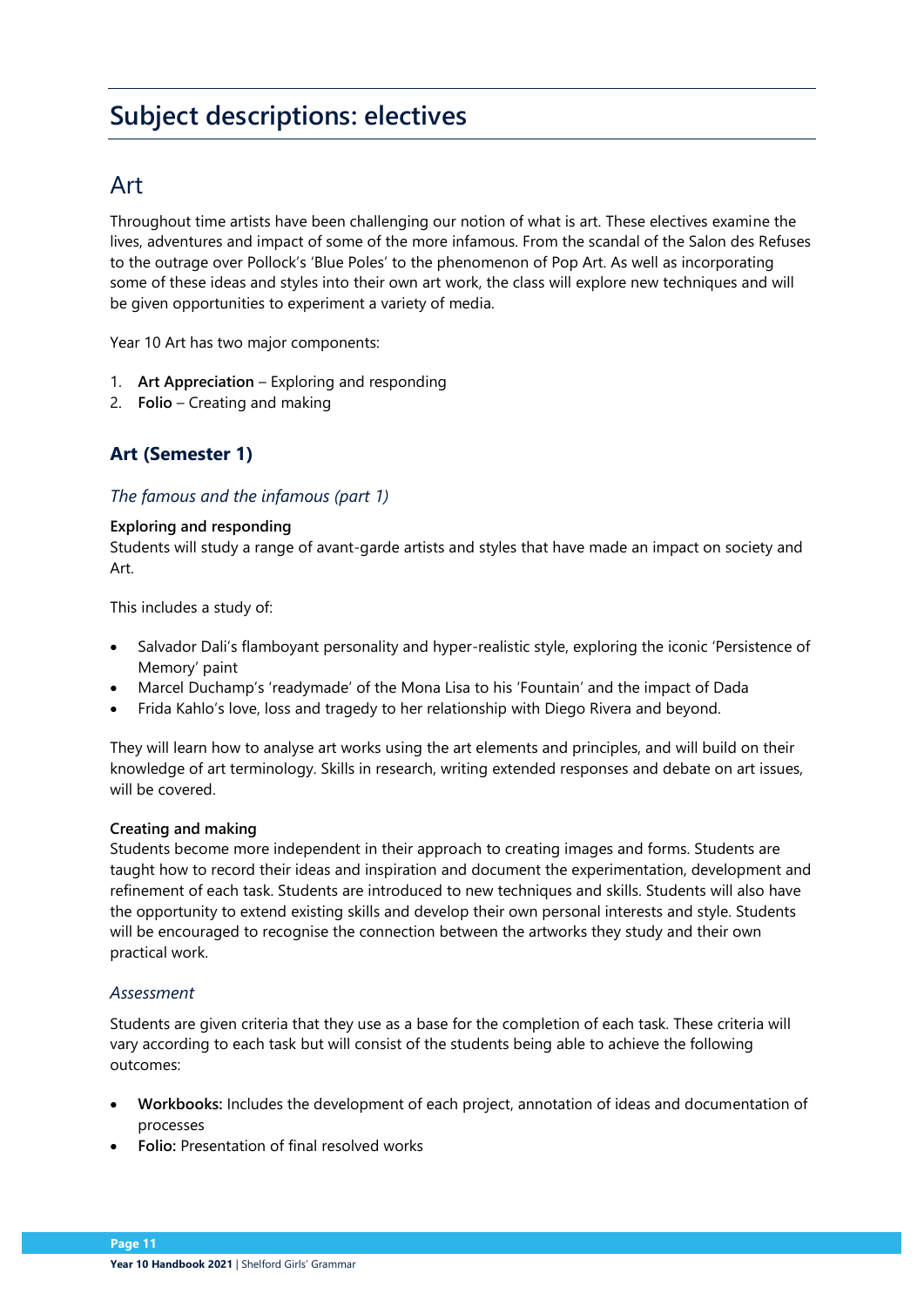• **Extended responses:** Analyse and interpret the content, structure and aesthetic qualities of art work

# **Art (Semester 2)**

#### *The Famous and the infamous (part 2)*

#### **Exploring and responding**

Students will study a range of avant-garde artists and styles that have made an impact on society and Art. This includes a study of the following and more:

- Jackson Pollock's 'Blue Poles'
- Paul Gaugain's bold colour and Fauvism and the Wild Beasts to the scandal of the French Impressionists
- Andy Warhol's celebrity, Pop Art, the concept of '15 minutes of fame'.

They will learn how to analyse art works using the art elements and principles, and will build on their knowledge of art terminology. Skills in research, writing extended responses and debate on art issues, will be covered.

#### **Creating and making**

Students continue to develop their approach to creating images and forms. Students record their ideas and inspiration and document the experimentation, development and refinement of each task. As well as being introduced to new techniques and skills, students will have the opportunity to extend existing skills and develop their own personal interests and style. Students will be encouraged to recognise the connection between the artworks they study and their own practical work.

#### *Assessment*

Students are given criteria that they use as a base for the completion of each task. These criteria will vary according to each task but will consist of the students being able to achieve the following outcomes:

- **Workbooks:** Includes the development of each project, annotation of ideas and documentation of processes
- **Folio:** Presentation of final resolved works
- **Extended responses:** Analyse and interpret the content, structure and aesthetic qualities of art work.

# <span id="page-14-0"></span>Drama

Drama provides the opportunity for students to explore the skills required to devise solo and ensemble performances, the interpretation of texts through the application of stagecraft (including acting), and the development of characters through improvisation, use of vocal and physical expressive skills and an understanding of the actor/audience relationship.

# **Drama (Semester 1)**

#### *Exploring theatre making*

Students will have the opportunity to create their own theatre performance. They will devise solo and ensemble works while exploring a variety of theatrical styles and practitioners. Students will also attend professional theatre productions to further develop their appreciation of live performance. Students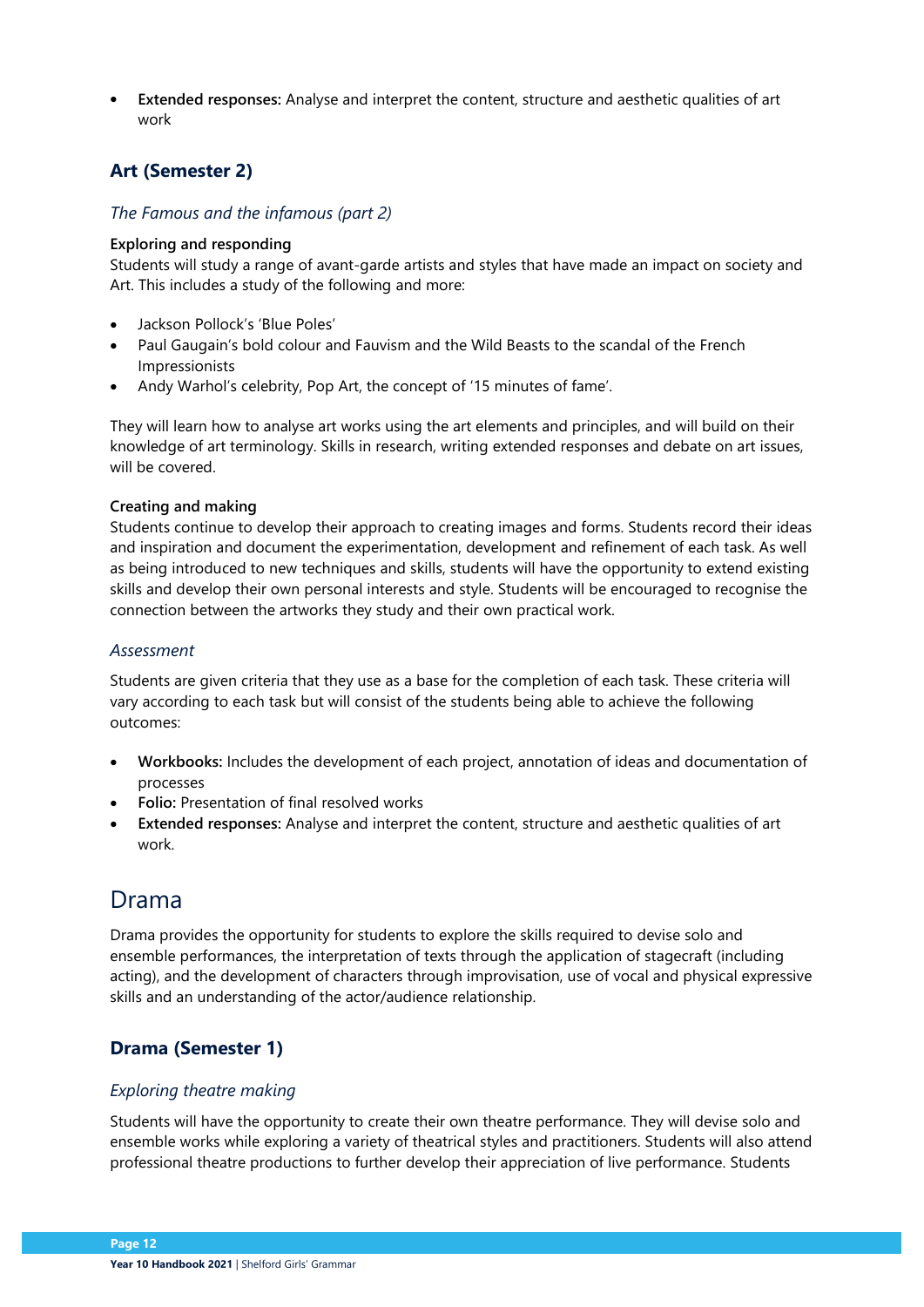will develop their understanding of dramatic elements and how they may be utilised to create meaningful performances, and extend their knowledge of the dramatic process. They will explore a variety of theatrical styles, with a focus on naturalism and the theories of Stanislavski, as well as eclectic theatrical styles including physical theatre and the work of Brecht, Grotowski and Artaud. The opportunity to direct their peers will enable students to take greater responsibility for their work. Students will perform their work to an invited audience towards the end of the semester. They will attend professional theatre, exploring the ways characters are represented in the performance through use of expressive skills whilst considering the ways dramatic elements, theatrical conventions and stagecraft are manipulated in the performance.

## *Assessment*

Students will be assessed in a variety of ways:

- written work in journals and performance analysis tasks
- participation in workshops and class performances
- ability to work creatively with others through collaboration, cooperation, negotiation and focus
- performance in both solo/monologue and ensemble assessment performances presented to an audience.

# **Drama (Semester 2)**

#### *From the page to the stage*

Students will attend professional productions and collaborate to present a production of their own. They will develop skills in set, costume and make-up design while developing the skills necessary to direct each other in performance.

Students will explore a variety of texts, early theatrical styles and theatre from the post-modern era. Year 10 Drama requires students to reflect upon their own work and the work of others, including professional performances. Students will draw on their own experiences to devise performance work, analyse the processes involved and evaluate their role within the performance. They will perform their work to an invited audience towards the end of the semester. Students will also analyse the performance of professional theatre-makers, and develop a greater appreciation for live performance and a variety of theatrical styles.

#### *Assessment*

Students will be assessed in a variety of ways:

- Written work in journals and performance analysis tasks
- Participation in workshops and class performances
- Ability to work creatively with others through collaboration, cooperation, negotiation and focus.
- Performance in both solo/monologue and ensemble assessment performances presented to an audience.

# <span id="page-15-0"></span>English Literature

The study of Literature encourages independent and critical thinking in students' analytical and creative responses to texts, which will assist students in all their academic study, in particular English and Literature Units 1 and 2.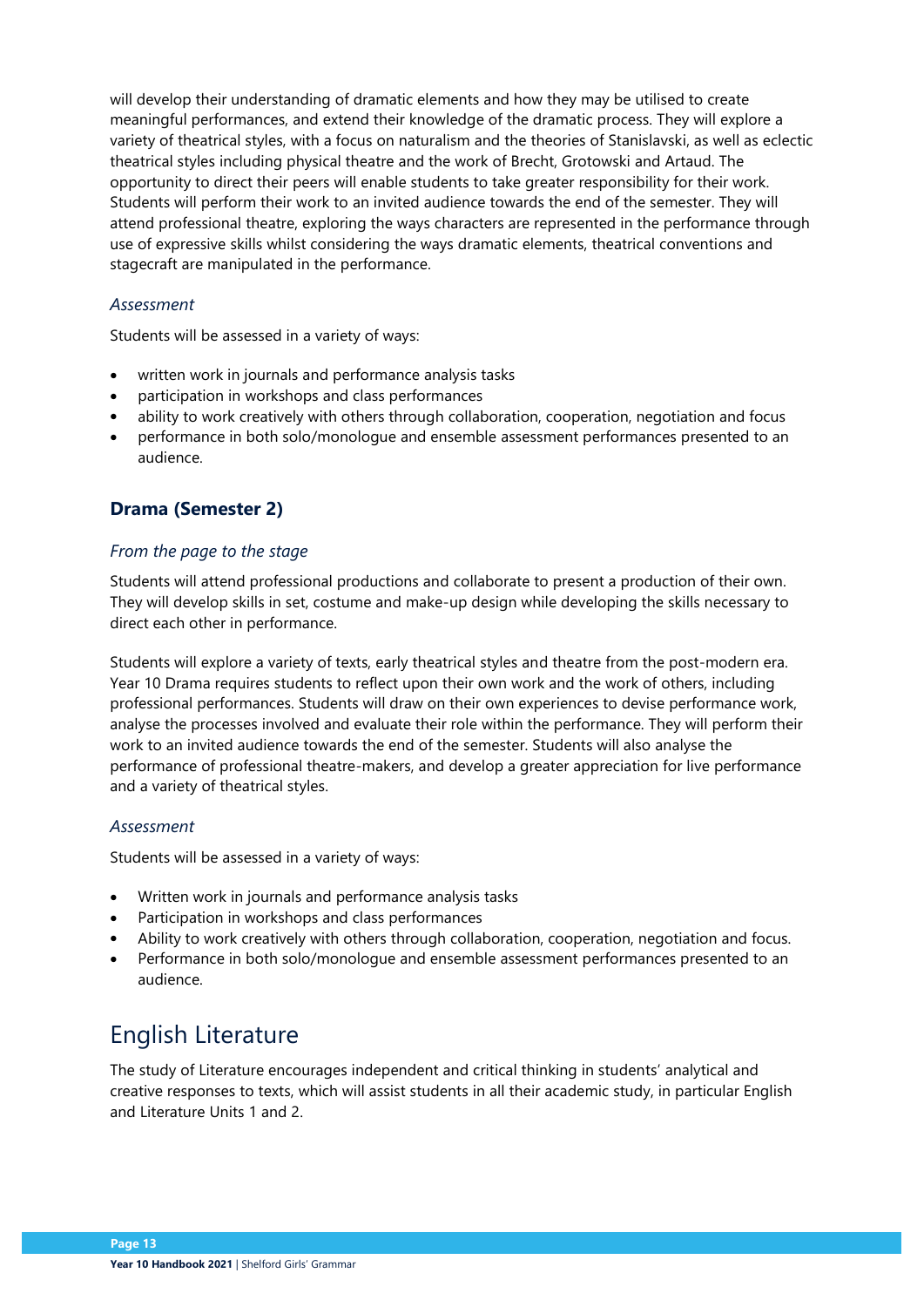Literature at Year 10 looks at texts both modern and classical, in different forms – poetry, drama, novels and film. Students are taught to frame their responses to these texts, examining the writer's social and cultural context and craft. They compare interpretations of characters and themes and consider how people may read the same text differently.

## **Aims**

The aims of this course are to help students:

- gain an understanding of the variety of human experience
- develop an enjoyment of literature through reading widely, imaginatively, critically and independently
- develop a critical awareness of cultures past and present, as they are represented in literature
- read closely and engage in detailed critical analysis of the key literary features
- develop interpretive skills by hypothesising about and drawing inferences from texts
- extend their understanding of the different ways literary texts are constructed
- reflect on their interpretations and evaluate others' interpretations
- develop the capacity to write confident analytical and creative responses to texts.

# **Literature (Semester 1)**

In Semester 1, the study of Literature focuses on the enjoyment and appreciation of reading that arises from discussion, debate and the challenge of exploring the meanings of literary texts. Students reflect on their interpretations and those of others. Students will study a mixture of past and contemporary texts in a variety of forms including short stories, poetry and a play.

#### *Assessment tasks*

These will include analytical essay writing, creative responses to the texts and oral presentations.

# **Literature (Semester 2)**

In Semester 2, students learn to understand that texts are constructions, to consider the complexity of language and to recognise the influence of contexts and form. The subject builds on the skills acquired in Semester 1 and will study a mixture of past and contemporary texts in a variety of forms including a novel and its filmic adaptation and short stories.

#### *Assessment tasks*

These will include analytical essay writing, creative responses to the texts and oral presentations.

# <span id="page-16-0"></span>French

# **French (Semester 1)**

Students continue to build their vocabulary and linguistic base related to topics such as family and relationships, part-time jobs, work experience and going on exchange. They are introduced to more complex grammar concepts and tenses.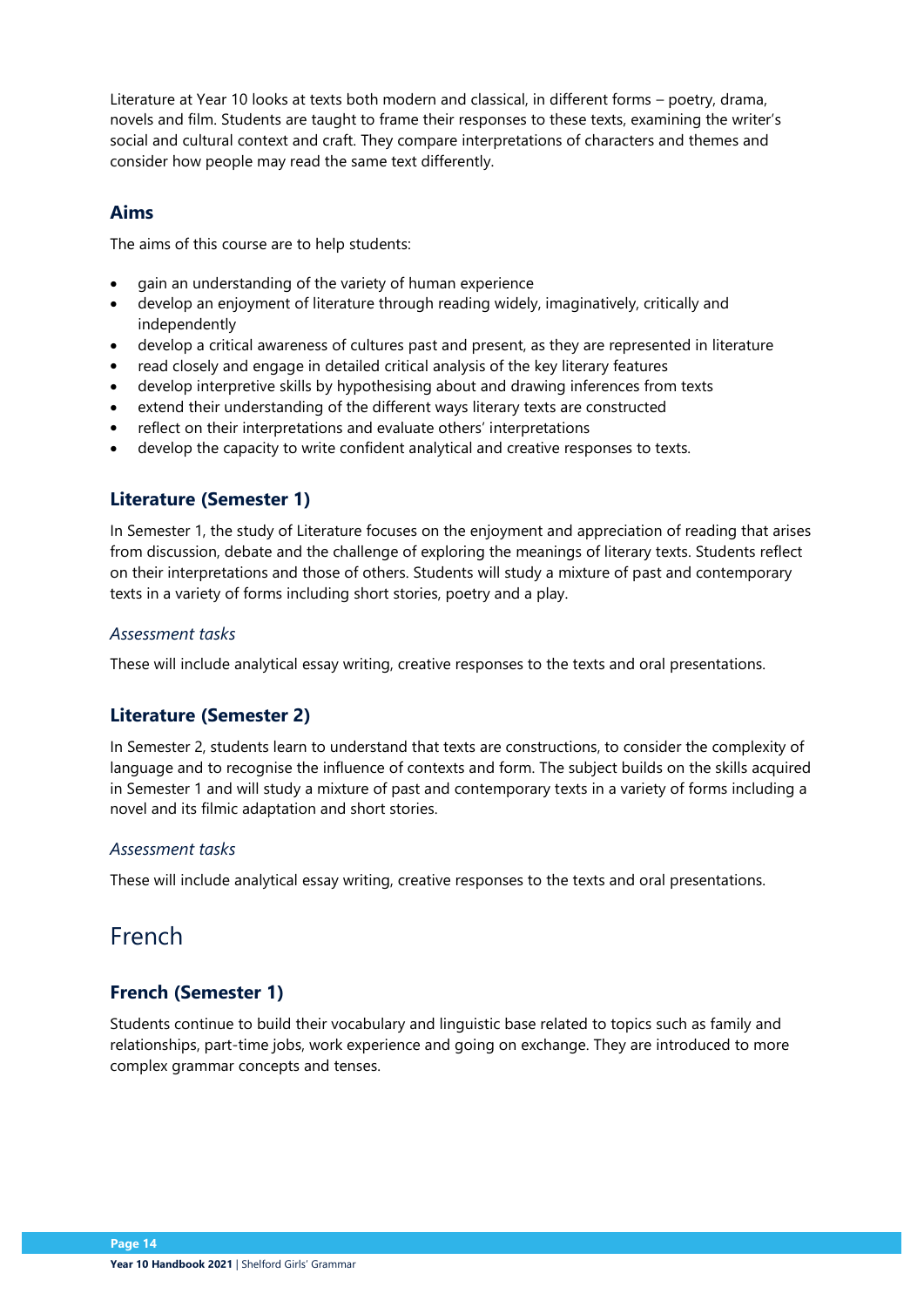## *Assessment*

All students are entered in the poetry recitation competition organised annually by the Alliance Française de Melbourne. Assessment is continuous and is based on participation in class, oral, aural, visual and writing activities.

These include:

- demonstrating comprehension of major themes, ideas and cultural perspectives by identifying and recalling relevant information from a range of sources
- participating in oral interactions and creating original texts in writing, using appropriate and accurate language and applying and recycling previously modelled language in new contexts
- demonstrating the use of strategies such as drafting and editing, and tools such as a dictionary
- developing an awareness of the ways in which culture influences the way people behave and use language
- identifying nuances in meaning and general cultural patterns through research, observation and discussion, comparison, summary and reflection.
- Oral and written Semester examinations.

# **French (Semester 2)**

Vocabulary enrichment is related to topics such as the environment, school and film study. Students consolidate their understanding of grammar and progress to more advanced concepts and tenses in preparation for VCE Units 1 and 2.

#### *Assessment*

Assessment is continuous and is based on participation in class, oral, aural, visual and writing activities.

These include:

- demonstrating comprehension of major themes, ideas and cultural perspectives by identifying and recalling relevant information from a range of sources
- participating in oral interactions and creating original texts in writing, using appropriate and accurate language and applying and recycling previously modelled language in new contexts
- demonstrating the use of strategies such as drafting and editing, and tools such as a dictionary
- developing an awareness of the ways in which culture influences the way people behave and use language
- identifying nuances in meaning and general cultural patterns through research, observation and discussion, comparison, summary and reflection
- researching and presenting cultural information
- oral and written semester examinations.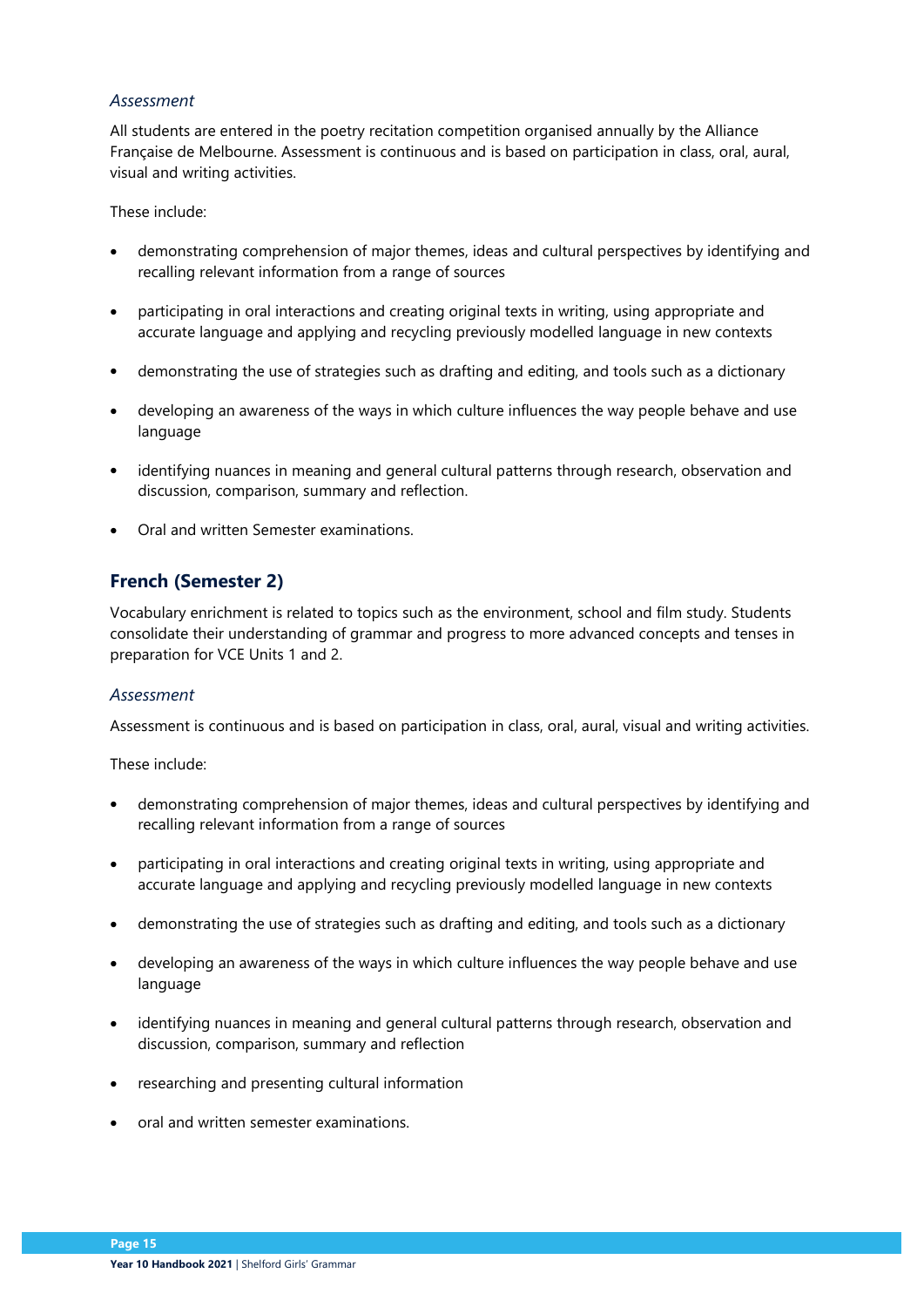# <span id="page-18-0"></span>Japanese

The Year 10 Japanese curriculum utilises a number of topics in order to expose students to a broad range of oral, aural and written activities which will enhance their knowledge and awareness of the linguistic structures and socio-cultural nature of the language. Students are stimulated by themes focusing on modern-day Japan and of interest to young people. They are encouraged to use their Japanese in a wide range of situations.

Please note:

- Students selecting Japanese in Semester 2 must have studied Japanese in Semester 1.
- Students intending to study VCE Japanese must successfully complete Year 10 Japanese Semester 1 and Semester 2.

# **Japanese (Semester 1)**

Students develop further their knowledge of Japanese grammar, vocabulary and culture through the study of such topics as eating habits, shopping and free time.

## *Assessment*

Assessment is both formal and informal and incorporates a variety of methods. Students demonstrate comprehension of themes, ideas and cultural perspectives by:

- identifying and recalling relevant information from a range of sources
- participating in oral interactions
- creating original texts in writing
- applying and recycling previously modelled language in new contexts
- demonstrating the use of strategies such as drafting and editing
- developing an awareness of the ways in which culture influences people's behaviour and use of language.

There are regular unit tests and oral and written examinations are conducted at the end of each semester.

# **Japanese (Semester 2)**

Increasingly sophisticated language, such as plain form Japanese, casual conversation and permission and prohibition is introduced. The topics covered include: city and country, school trips and future aspirations.

# *Assessment*

Assessment is both formal and informal and incorporates a variety of methods. Students demonstrate comprehension of themes, ideas and cultural perspectives by:

- identifying and recalling relevant information from a range of sources
- participating in oral interactions
- creating original texts in writing
- applying and recycling previously modelled language in new contexts
- demonstrating the use of strategies such as drafting and editing
- developing an awareness of the ways in which culture influences people's behaviour and use of language.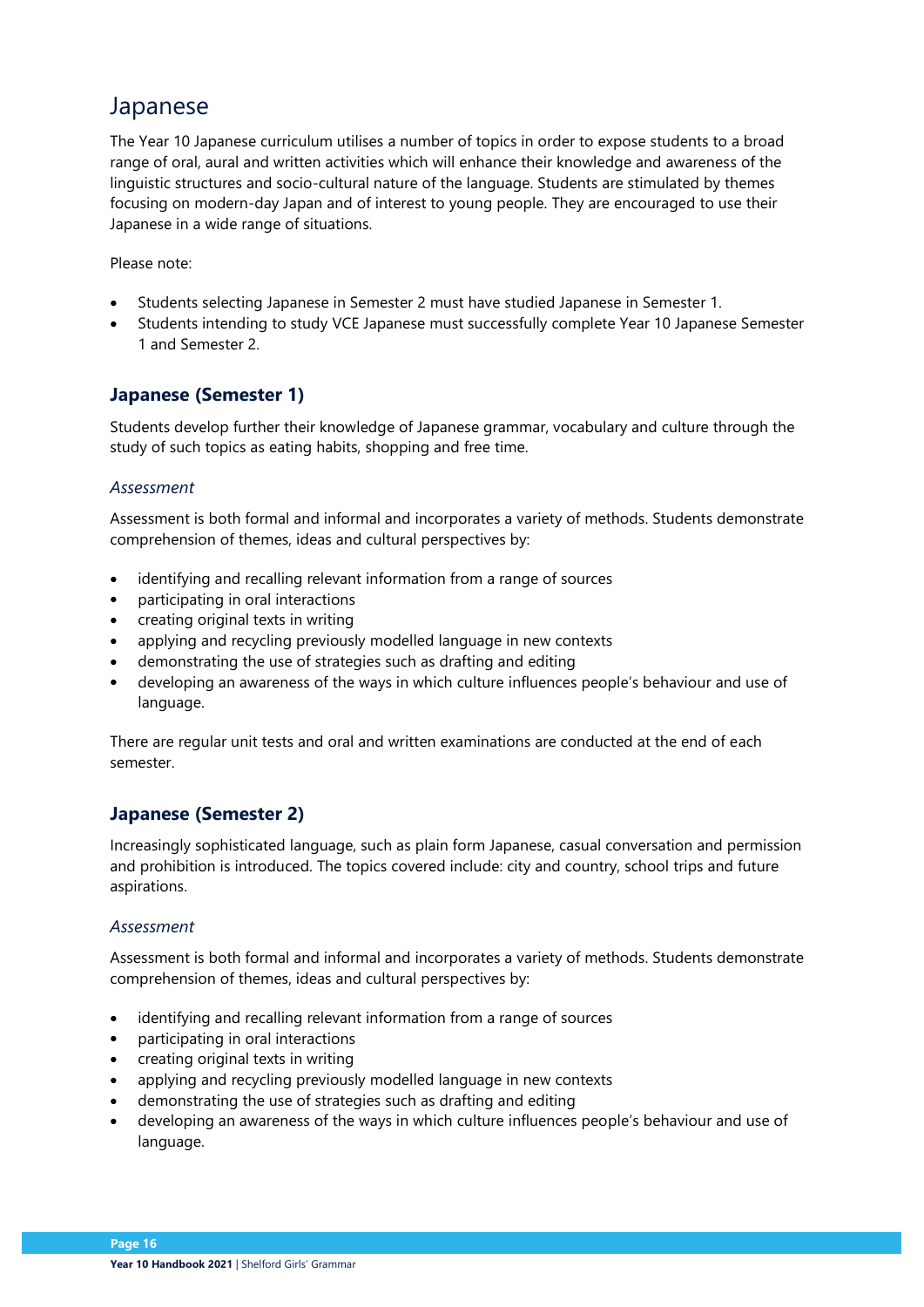There are regular unit tests and oral and written examinations are conducted at the end of each semester.

# <span id="page-19-0"></span>Materials Technology

# **Fabulous and functional designs investigating and designing**

Students will investigate and work with the following materials over the course of the semester:

- glass design: slumping, shaping and firing
- silver jewellery making with precious metal clay
- paper art: sources, properties, production and pushing the boundaries of the medium.

# **Producing**

Students will fulfil the following outcomes:

- Students implement a range of production processes accurately, consistently, safely/hygienically and responsibly.
- They will produce products/systems using complex tools, equipment, machinery and materials with precision.
- Students will make products that meet the quality, aesthetic, functionality and performance requirements outlined in the design brief.

# **Analysing and evaluating**

Students will critically analyse processes, materials/ingredients, systems, components and equipment used in the production of their fabulous, functional and wearable designs.

# **Assessment**

- **Workbooks** They will include the development of each project, working towards the work brief, annotation of ideas and documentation of safe and effective processes
- **Folio** of practical work presentation of final resolved works
- **Extended responses and research writing** about materials, processes and designs
- **Semester written examination**

# <span id="page-19-1"></span>Music – Sonic Art (whole year course)

Sonic Art is a sequential extension course which aims to develop and refine the skills acquired in Years 7–9. Students continue to develop a personal style and become more independent in their approach to creating and making, exploring and responding to music.

Students continue to build their solo performance skills by continuing private tuition on their selected instrument. Specialised ensembles are created in class according to the skills and interests of the students, e.g. string ensemble, jazz ensemble, woodwind ensemble. Music theory and aural comprehension skills are extended using textbooks and workbooks, as well as practical experiences in sight reading, imitation and improvisation. Students study and manipulate musical elements to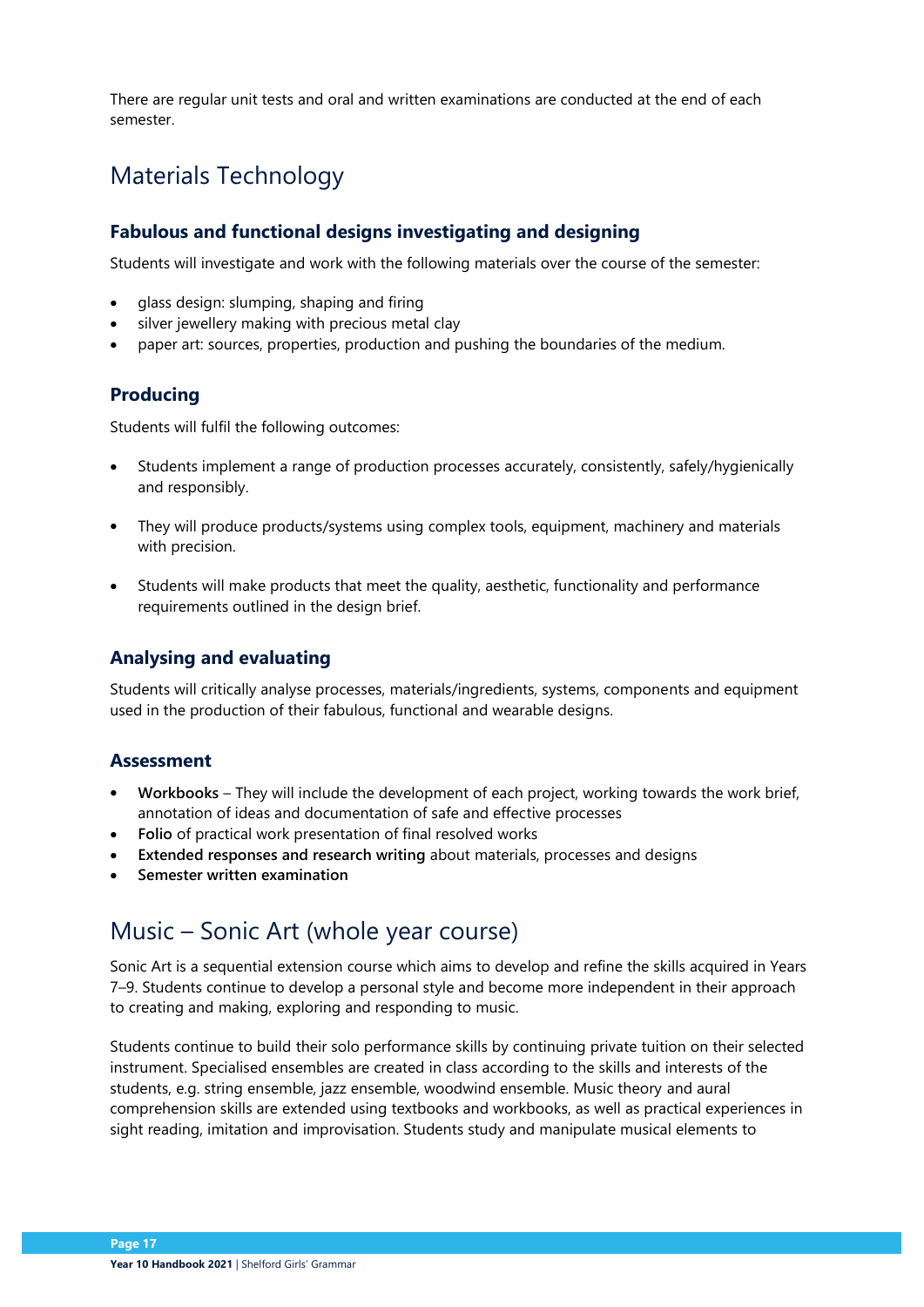effectively realise composition ideas using music technology. Themes include film music, musical forms and student 'commissioned' works for the class.

# **Assessment**

Assessment areas include solo and ensemble performance, unprepared performance (sight reading, imitation, improvisation), music technology/composition, analysis, aural comprehension and theory. All students complete an AMEB theory exam in August.

# <span id="page-20-0"></span>Science – Engineering

This is a one semester course only which can be taken in either Semester 1 or Semester 2 – but not both.

In this unit students will investigate the conservation of energy. Students will investigate the structural components of buildings and industrial constructs. They will explore the pros and cons of different building materials in different scenarios. Students will problem solve civil and structural engineering issues using fundamental principles of Physics and Mathematics. Specific skills and objectives include:

- Identification and application of the engineer design process.
- Apply mathematical operations to the engineer design process.
- Apply laws of energy to the engineer design process.
- Discuss the relationship between materials and forces.
- Distinguish between simple machines and complex machines and examine the energy transfers.
- Investigate the structural components of bridges.
- Examine the structural features of historical and current constructs.
- Analyse combination of functionality and aesthetics.
- Problem solve engineering issues to design new products for a specific task.

# **Assessment**

Demonstration of learning outcomes is based on students' performance on a selection of assessment tasks. Assessment tasks may include:

- student-designed and/or adapted and/or extended practical investigation
- practical activities or investigations
- multimedia presentation
- media response
- oral presentation
- annotated poster
- data analysis
- problem solving
- tests and examinations involving multiple choice and/or short answer and/or extended response.

# <span id="page-20-1"></span>Science – Psychology

*This is a one semester course only which can be taken in either Semester 1 or Semester 2, but not both.* 

This course explores a range of areas of psychological study. Students begin by investigating why psychology is considered a science, the key foundations of psychological research and the ethical and safety principles that govern the study. They focus on the forensic psychology including stalkers, stalking and criminal profiling. They explore neuropsychology and the functions and structure of the

**Page 18**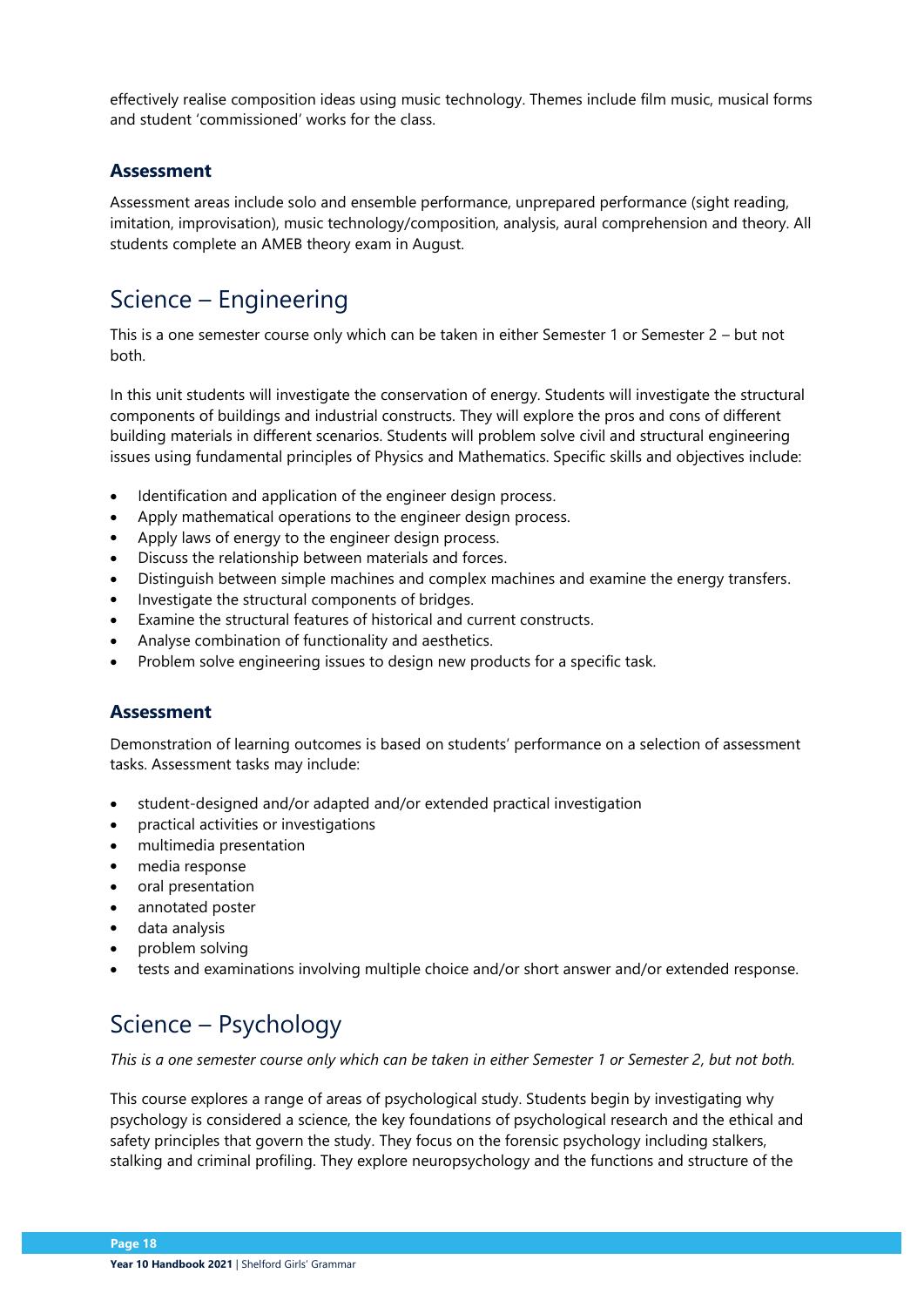nervous system as well as considering the effects of damage to different parts of the brain. They also develop their understanding of sports psychology including managing anxiety, concentration control, motivation and setting goals and their impact on performance.

# **Assessment**

Demonstration of learning outcomes is based on students' performance on a selection of assessment tasks. Assessment tasks may include:

- student-designed and/or adapted and/or extended practical investigation
- practical activities or investigations
- multimedia presentation
- media response
- oral presentation
- annotated poster
- data analysis
- problem solving
- tests and examinations involving multiple choice and/or short answer and/or extended response.

# <span id="page-21-0"></span>Visual Communication and Design (VCD)

This subject will explore the impact and prevalence of the ever-changing visual communication landscape. Everyday students are bombarded with advertising and graphic designs competing for their attention. Design inhabits every area of their lives, from the food packaging, the apps they play with on their phones, and the chairs they sit on. To differentiate branding techniques and design styles requires an educated understanding of the sophisticated techniques designers and manufactures use as well as the development of a visual language by which to interact with and create inspiring designs.

# **Creating and Making**

Students will build upon the fundamentals of Visual Communication and Design. This will include:

# *Developing their understanding of the design process*

- Generating, developing and refining ideas to develop a final product.
- Design elements and principles and the exciting variety of ways that they can be utilised.

# *Garnering a range of technical skills*

- Software such as Adobe Illustrator and Photoshop.
- Instrumental drawing: Orthonogonal, Isometric and Planometric drawing including perspective.

# *Freehand drawing and rendering*

- Designing in context.
- Advertising, fashion, interior design, architecture, letterform and packaging.

Students will explore the wonderful world of style and design. They will examine successful approaches in design to connect, explore and extend their own concepts to develop a folio of work. As well as being introduced to new techniques and skills, students will have the opportunity to extend existing skills and develop their own personal interests and style. They will learn about a design brief and how to apply the design process following the brief.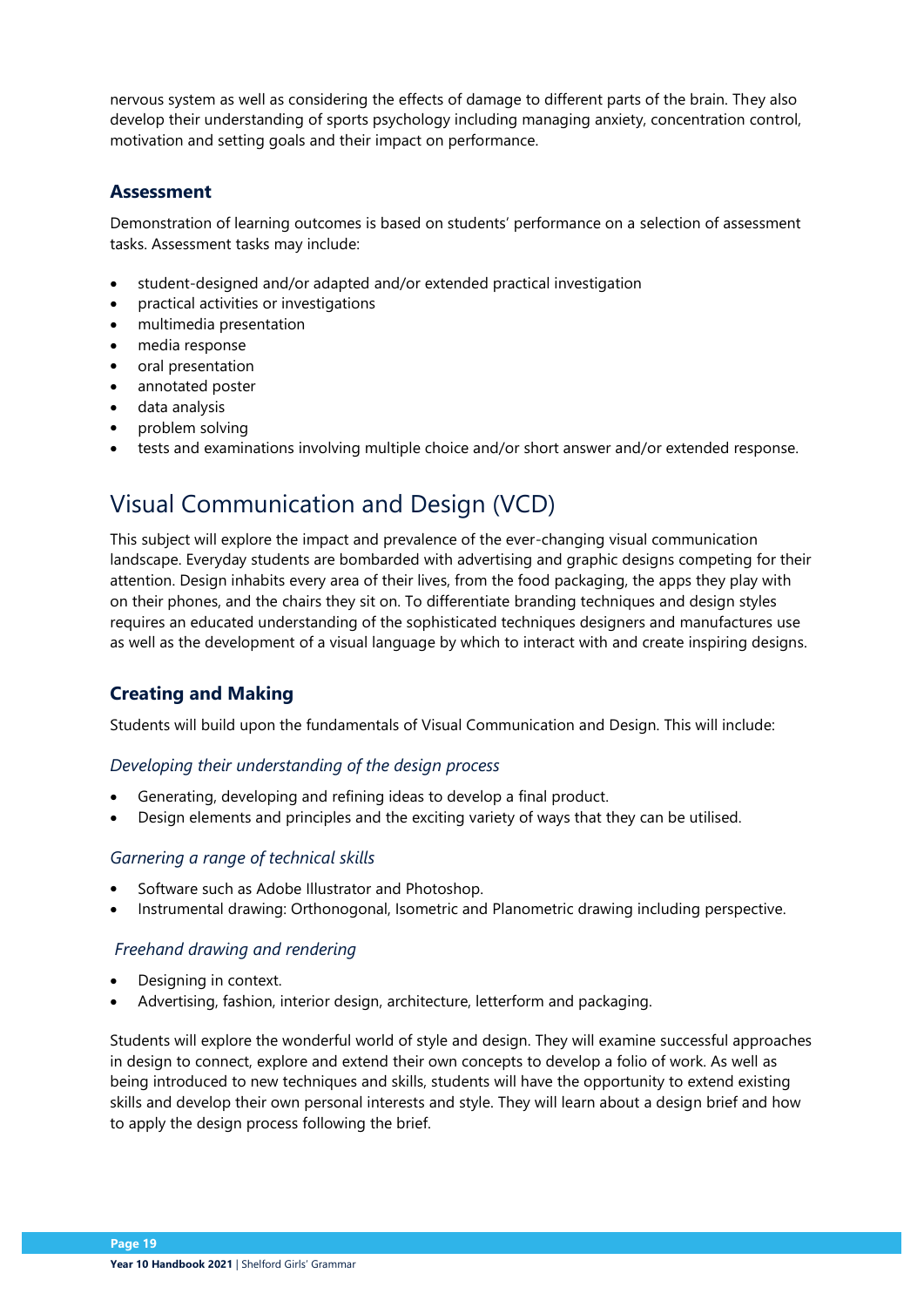# **Learning focus**

- Design elements and principles
- Product design process
- Advertising and branding
- Ergonomic design and packaging
- Technical drawing
- Lettering and typography

# **Exploring and responding**

Students will examine successful style and design concepts. They will learn to analyse the use of elements and principles, to develop an understanding of how these may have contributed to the success of design works as well as build upon their knowledge of technical terminology. Skills in research and critiquing will be used for evaluating designs.

# **Assessment**

Students will be given criteria that they use for the completion of each task.

- **Workbooks** They will include the development of each project, annotation of ideas and documentation of process.
- **Design folio** Presentation of final resolved design projects.
- **Written responses** Students will analyse and interpret the content, structure and aesthetic qualities of works in terms of their style, design and production.

# <span id="page-22-0"></span>**Subject descriptions: VCE electives**

**Please note: Students should not select more than one VCE level sequence as part of their elective program.** 

# <span id="page-22-1"></span>Biology – Units 1 and 2

# **Unit 1 – How do living things stay alive?**

In this unit students are introduced to some of the challenges to an organism in sustaining life. Students examine the cell as the structural and functional unit of life, from the single celled to the multicellular organism, and the requirements for sustaining cellular processes in terms of inputs and outputs. They analyse types of adaptations that enhances the organism's survival in a particular environment and consider the role homeostatic mechanisms play in maintaining the internal environment. Students investigate how a diverse group of organisms form a living interconnected community that is adapted to, and utilises, the abiotic resources of its habitat. The role of a keystone species in maintaining the structure of an ecosystem is explored. Students consider how the planet's biodiversity is classified and the factors that affect the growth of a population.

#### *Learning outcomes*

On completion of this unit the student should be able to:

• Investigate and explain how cellular structures and systems function to sustain life.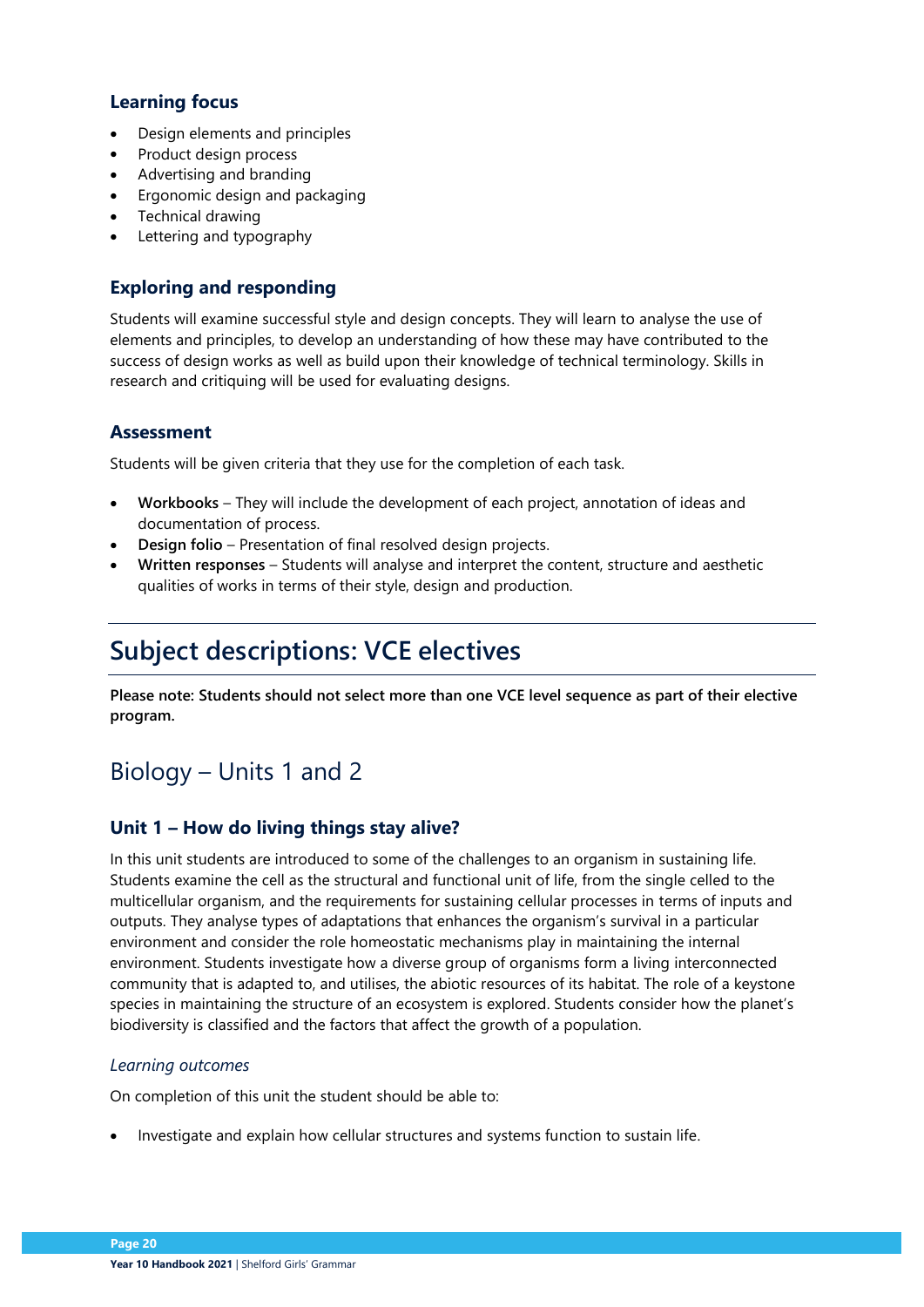- Explain how various adaptations enhance the survival of an individual organism, investigate the relationships between organisms that form a living community and their habitat, and analyse the impacts of factors that affect population growth.
- Design and undertake an investigation related to the survival of an organism or species, and draw conclusions based on evidence from collected data.

#### *Assessment*

Demonstration of the learning outcomes is based on students' performance on a selection of assessment tasks.

# **Unit 2 – How is continuity of life maintained?**

In this unit, students focus on cell reproduction and the transmission of biological information from generation to generation. Students learn that all cells are derived from pre-existing cells through the cell cycle. They examine the process of DNA replication and compare cell division in both prokaryotic and eukaryotic organisms. Students explore the mechanisms of asexual and sexual reproductive strategies, and consider the advantages and disadvantages of these two types of reproduction. The role of stem cells in the differentiation, growth, repair and replacement of cells in humans is examined, and their potential use in medical therapies is considered. Students use chromosome theory and terminology from classical genetics to explain the inheritance of characteristics, analyse patterns of inheritance, interpret pedigree charts and predict outcomes of genetic crosses.

They explore the relationship between genes, the environment and the regulation of genes in giving rise to phenotypes. They consider the role of genetic knowledge in decision making about the inheritance of autosomal dominant, autosomal recessive and sex-linked genetic conditions. In this context the uses of genetic screening and its social and ethical issues are examined.

#### *Learning outcomes*

On completion of this unit the student should be able to:

- Compare the advantages and disadvantages of asexual and sexual reproduction, explain how changes within the cell cycle may have an impact on cellular or tissue system function and identify the role of stem cells in cell growth and cell differentiation and in medical therapies.
- Apply an understanding of genetics to describe patterns of inheritance, analyse pedigree charts, predict outcomes of genetic crosses and identify the implications of the uses of genetic screening and decision making related to inheritance.
- Investigate and communicate a substantiated response to a question related to an issue in genetics and/or reproductive science.

#### *Assessment*

Demonstration of the learning outcomes is based on students' performance on a selection of assessment tasks.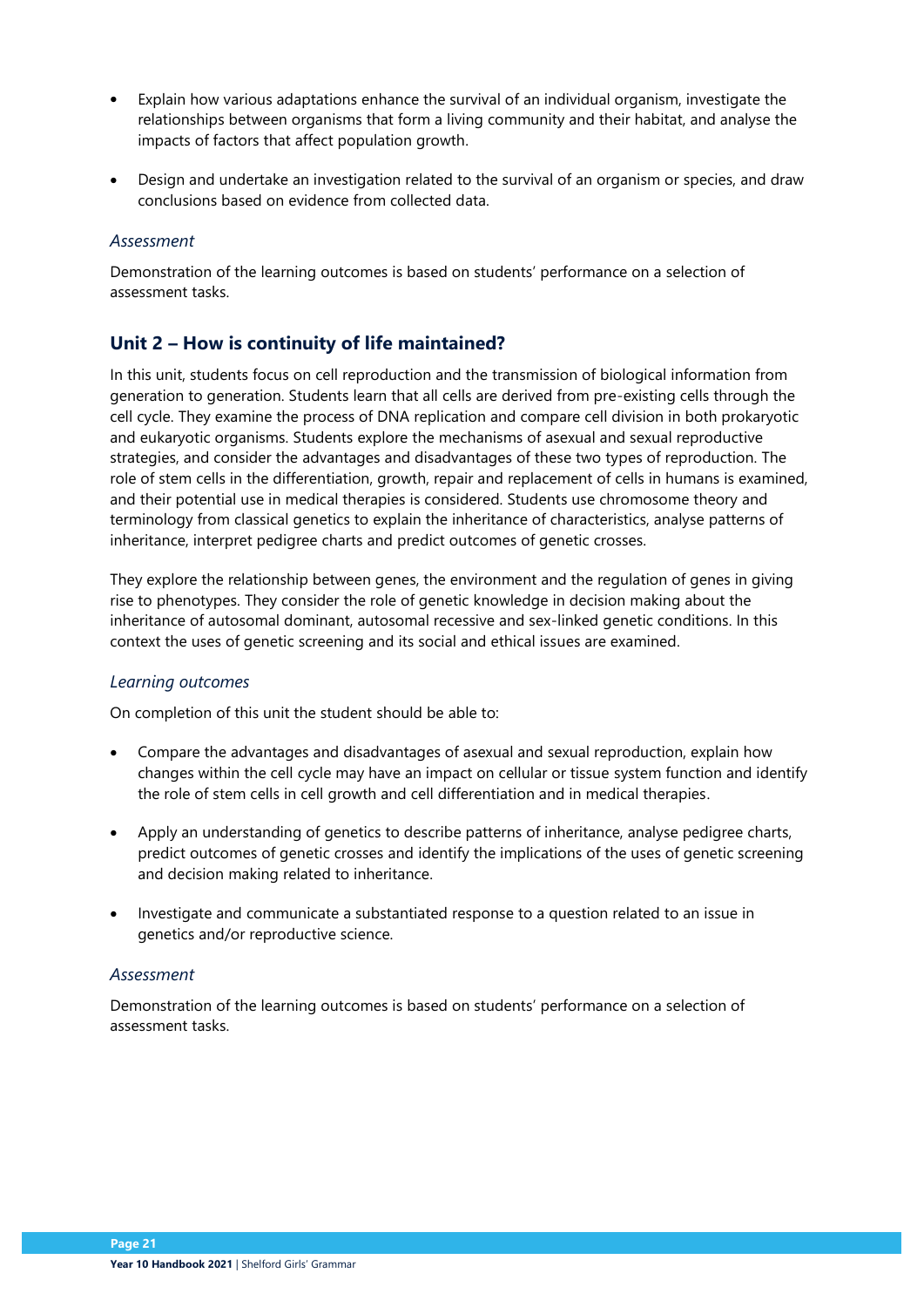# <span id="page-24-0"></span>Business Management – Units 1 and 2

# **Unit 1 – Planning a business**

## *Area of Study 1 – The business idea*

On completion of this unit, the students will be able to describe how and why business ideas are created and developed, and explain the methods by which a culture of business innovation and entrepreneurship may be fostered in a nation.

## *Area of Study 2 – External environment*

Students consider factors from the external environment of businesses such as legal, political, social, economic, technological, global and corporate social responsibility factors and the effects these may have on the decisions made when planning a business. Students investigate how the internal environment relates to the external environment and the effects of this relationship on planning a business. On completion of this unit students should be able to describe the external environment of a business and explain how the macro and operating factors within it may affect business planning.

## *Area of Study 3 – Internal environment*

Students explore the factors within businesses internal environment and consider how planning decisions may have an effect on the ultimate success of a business. The internal environment affects the approach to and success of business planning. The owner will generally have more control over the activities, functions and pressures that occur within a business. These factors, such as business models, legal business structures and staffing, will also be influenced to some extent by the external environment.

On completion of this unit the student should be able to describe the internal business environment and analyse how factors from within it may affect business planning.

#### *Assessment*

- Case study analysis
- A business research report (interviewing a business owner)
- School-based activity (Market Day) and development of a Business Plan

# **Unit 2 – Establishing a business**

#### *Area of Study 1 – Legal requirements and financial considerations*

It is essential to deal with legal and financial matters when establishing a business. In this area of study students are introduced to the legal requirements and financial considerations that are vital to establishing a business. They also consider the implications for the business if these requirements are not met.

On completion of this unit students should be able to explain the importance of complying with legal requirements and financial record keeping, and establishing effective policies and procedures when establishing a business.

#### *Area of Study 2 – Marketing a business*

Establishing a strong customer base for a business is an important component of success. In this Area of Study students develop their understanding that marketing encompasses a wide range of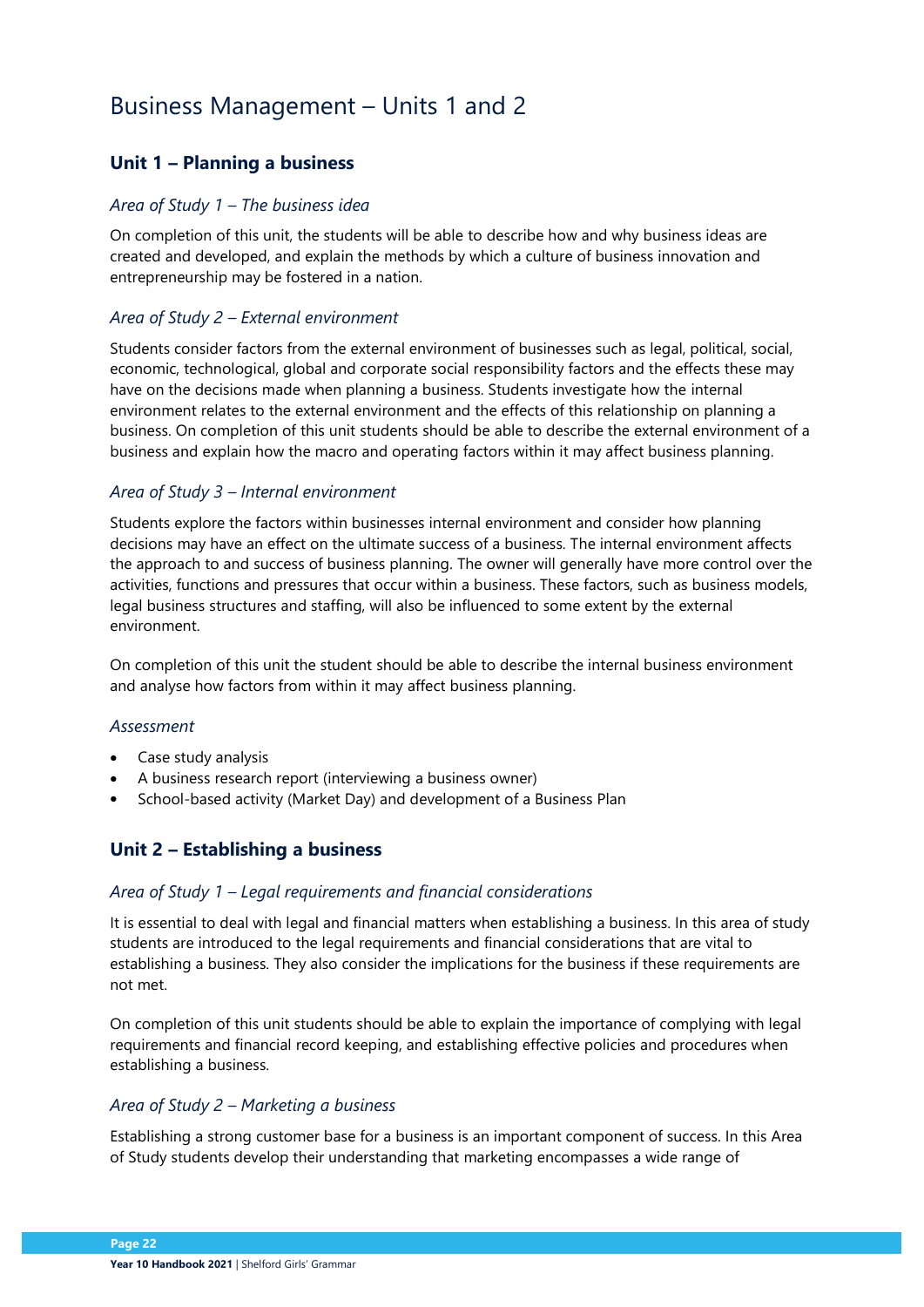management practices, from identifying the needs of the target market and establishing a brand presence, through to considerations on price, product features and packaging, promotion, place, people, physical evidence and processes. They also consider effective public relations strategies and the benefits and costs these can bring to a business.

On completion of this unit students should be able to explain the importance of establishing a customer base and a marketing presence to achieve the objectives of the business, analyse effective marketing and public relations strategies and apply these strategies to business-related case studies.

# *Area of Study 3 – Staffing a business*

Staff are one of the business's greatest assets and are an important consideration when establishing a business. The quantity and quality of staff has a direct link to business productivity and the achievement of business objectives. In this area of study, students examine the staffing requirements that will meet the needs and objectives of the business and contribute to productivity and effectiveness. They research the processes undertaken by the business with relation to the recruitment, selection and induction of staff. Students also consider the opportunities that the skills and capabilities of staff can contribute to the business, the legal obligations that must be addressed and the relationship between employers and employees within a business.

On completion of this unit students should be able to discuss the staffing needs for a business and evaluate the benefits and limitations of management strategies in this area from both an employer and an employee perspective.

#### *Assessment*

- Computer applications and simulation
- Development of a Marketing Plan
- Business simulation exercise

# <span id="page-25-0"></span>Chinese First Language – Units 1 and 2

# **Unit 1**

This unit is designed for students to appreciate their Chinese language skills and the cultural context of Chinese society. A range of themes, text types, kinds of writing, vocabulary and grammar will be covered. Throughout the semester, students study a variety of topics based on three thematic areas:

- Self and others
- Tradition and change in Chinese-speaking communities
- Global issues

# *Learning outcomes*

On completion of this unit students should be able to:

- establish and maintain a spoken or written exchange related to an issue of interest or concern
- listen to, read and reorganise information and ideas from spoken and written texts
- produce a personal response to a fictional text.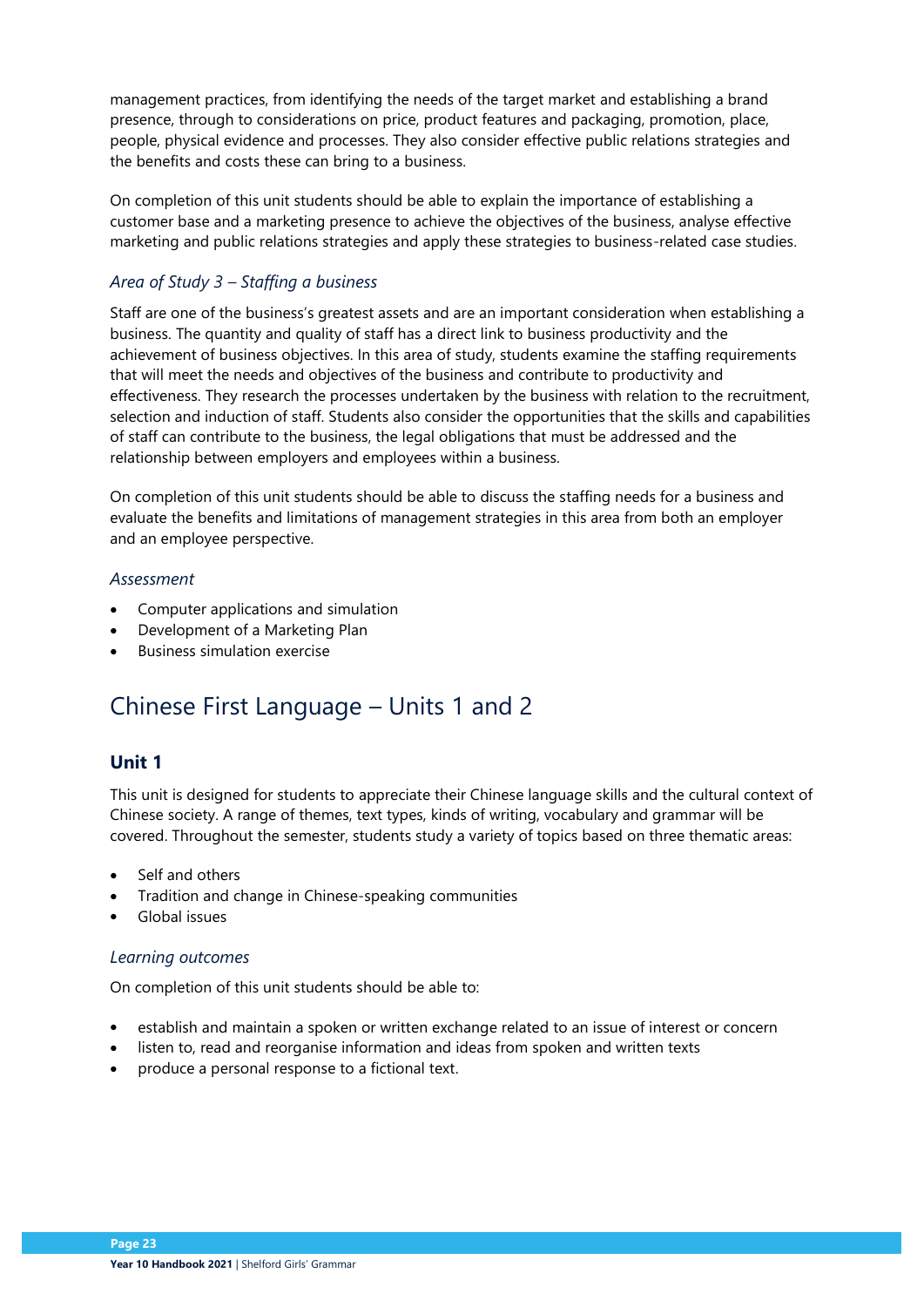# **Unit 2**

This unit is designed to build further on Unit 1 by providing students with the opportunity to extend their language skills and their knowledge of Chinese culture and Chinese-speaking communities. A wide range of material is covered. Students continue to study a variety of topics based on three thematic areas:

- Self and others
- Tradition and change in Chinese-speaking communities
- Global issues

## *Learning outcomes*

On completion of this unit students should be able to:

- participate in a spoken or written exchange focusing on the resolution of an issue
- listen to, read, and extract and compare information and ideas from spoken and written texts
- produce an imaginative piece in spoken or written form.

# **Assessment**

The award of satisfactory completion of Units 1 and 2 is based on the teacher's decision that the student has demonstrated achievement of the set outcomes. The assessment tasks are completed in class under supervision.

# <span id="page-26-0"></span>Food Studies Units 1 and 2

# **Unit 1 – Food origins**

This unit focuses on food from historical and cultural perspectives. Students investigate the origins and roles of food through time and across the world. In Area of Study 1 students explore how humanity has historically sourced its food, examining the general progression from hunter-gatherer to ruralbased agriculture, to today's urban living and global trade in food. Students consider the origins and significance of food through inquiry into particular food-producing regions of the world. In Area of Study 2, students focus on Australia. They look at Australian indigenous food prior to European settlement and how food patterns have changed since, particularly through the influence of food production, processing and manufacturing industries and immigration. Students investigate cuisines that are part of Australia's culinary identity today and reflect on the concept of an Australian cuisine. They consider the influence of technology and globalisation on food patterns. Throughout this unit, students complete topical and contemporary practical tasks to enhance, demonstrate and share their learning with others.

# *Areas of study*

- Food around the world
- Food in Australia

# *Outcome 1*

On completion of this unit the student should be able to identify and explain major factors in the development of a globalised food supply, and demonstrate adaptations of selected food from earlier cuisines through practical activities.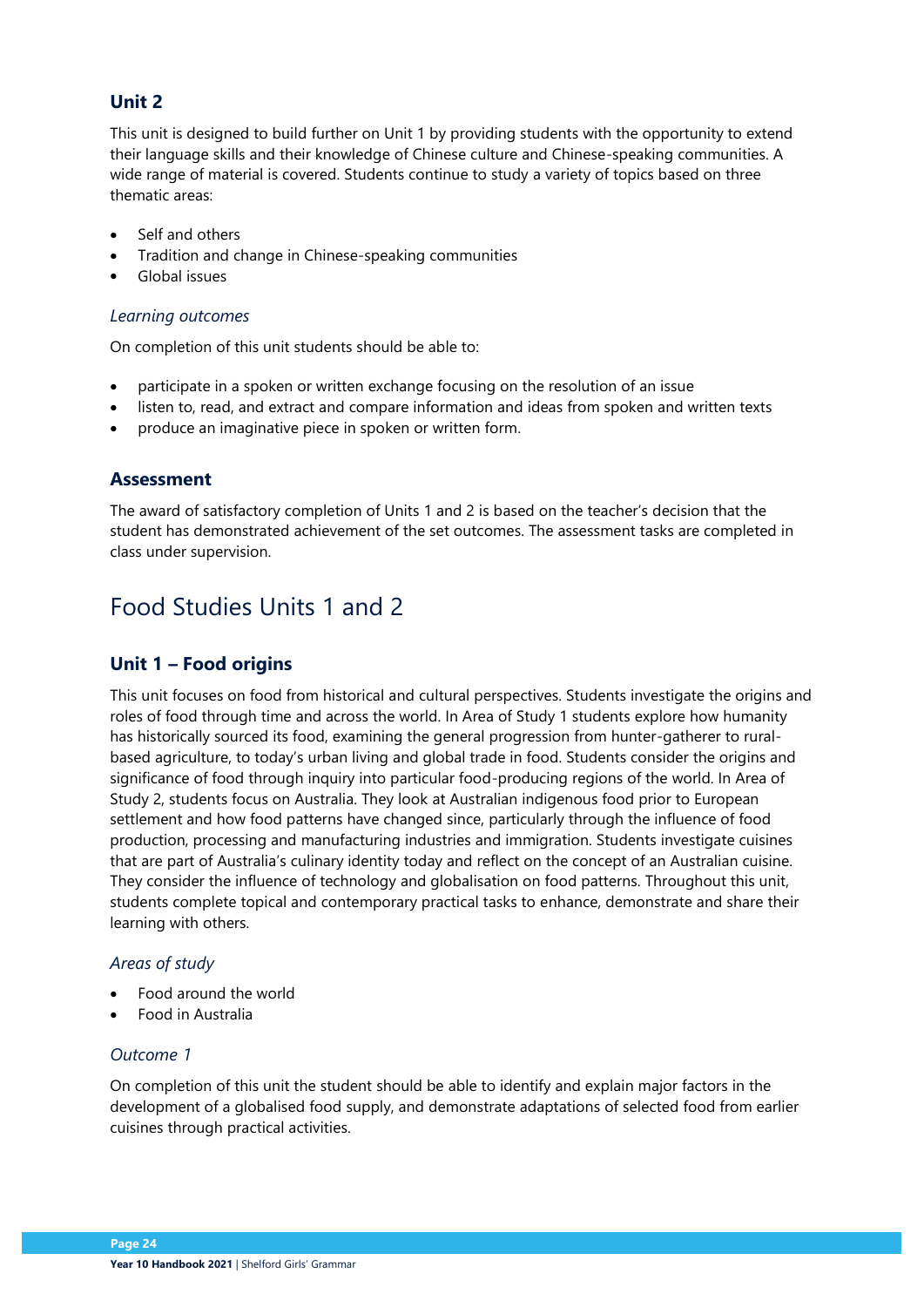# *Outcome 2*

On completion of this unit the student should be able to describe patterns of change in Australia's food industries and cultures, and use foods indigenous to Australia and those introduced through migration in the preparation of food products.

# **Unit 2 – Food systems**

In this unit students investigate food systems in contemporary Australia.

Area of Study 2 looks at food production in small-scale domestic settings, as both a comparison and complement to commercial production. Students gain insight into the significance of food industries to the Australian economy and investigate the capacity of industry to provide safe, high-quality food that meets the needs of consumers. Students use practical skills and knowledge to produce foods and consider a range of evaluation measures to compare their foods to commercial products. They consider the effective provision and preparation of food in the home, and analyse the benefits and challenges of developing and using practical food skills in daily life. In demonstrating their practical skills, students design new food products and adapt recipes to suit particular needs and circumstances. They consider the possible extension of their role as small-scale food producers by exploring potential entrepreneurial opportunities.

## *Areas of study*

- Food industries
- Food in the home

## *Outcome 1*

On completion of this unit the student should be able to describe Australia's major food industries, analyse relationships between food suppliers and consumers, discuss measures in place to ensure a safe food supply and design a brief and a food product that demonstrates the application of commercial principles.

# *Outcome 2*

On completion of this unit the student should be able to compare and evaluate similar foods prepared in different settings, explain the influences on effective food provision and preparation in the home, and design and create a food product that illustrates potential adaptation in a commercial context.

# <span id="page-27-0"></span>Health and Human Development Units 1 and 2

# **Unit 1 – Understanding health and wellbeing**

This unit looks at health and wellbeing as a concept with varied and evolving perspectives and definitions. It takes the view that health and wellbeing are subject to a wide range of contexts and interpretations, with different meanings for different people. As a foundation to the understanding of health, students should investigate the World Health Organization's (WHO) definition and also explore other interpretations. Wellbeing is a complex combination of all dimensions of health, characterised by an equilibrium in which the individual feels happy, healthy, capable and engaged. For the purposes of this study, students should consider wellbeing to be an implicit element of health.

In this unit students identify personal perspectives and priorities relating to health and wellbeing, and enquire into factors that influence health attitudes, beliefs and practices, including among Aboriginal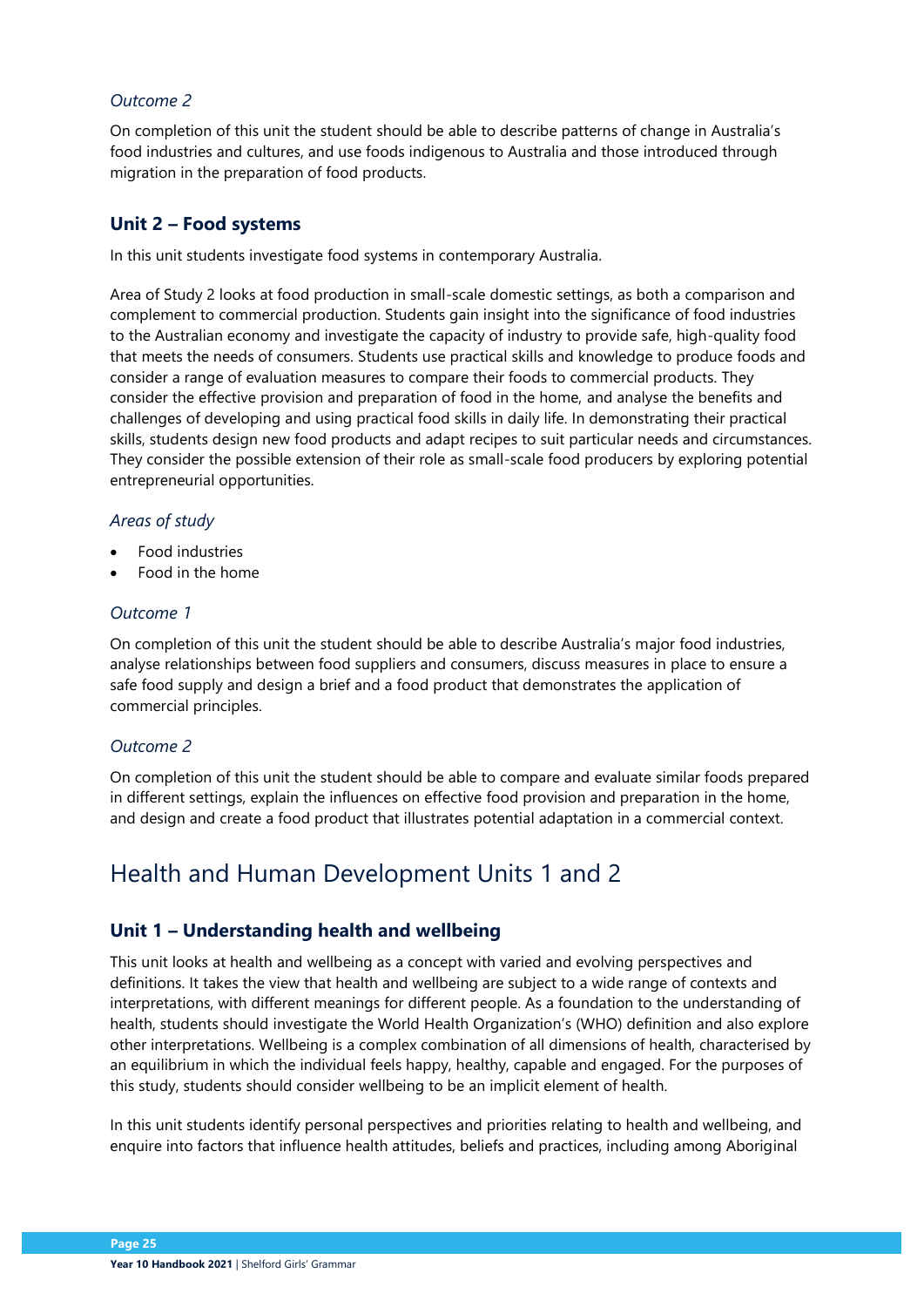and Torres Strait Islanders. Students look at multiple dimensions of health and wellbeing, the complex interplay of influences on health and wellbeing and the indicators used to measure and evaluate health status. With a focus on youth, students consider their own health as individuals and as a cohort. They build health literacy through interpreting and using data, through investigating the role of food, and through extended inquiry into one youth health focus area.

#### *Areas of study*

- Health perspectives and influences
- Health and nutrition
- Youth health and wellbeing

## *Learning outcomes*

#### **Outcome 1**

On completion of this unit the student should be able to explain multiple dimensions of health and wellbeing, explain indicators used to measure health status and analyse factors that contribute to variations in health status of youth.

## **Outcome 2**

On completion of this unit the student should be able to apply nutrition knowledge and tools to the selection of food and the evaluation of nutrition information.

#### **Outcome 3**

On completion of this unit the student should be able to interpret data to identify key areas for improving youth health and wellbeing, and plan for action by analysing one particular area in detail.

# **Unit 2 – Managing health and development**

This unit investigates transitions in health and wellbeing, and development, from lifespan and societal perspectives. Students look at changes and expectations that are part of the progression from youth to adulthood. This unit promotes the application of health literacy skills through an examination of adulthood as a time of increasing independence and responsibility, involving the establishment of long-term relationships, possible considerations of parenthood and management of health-related milestones and changes. Students enquire into the Australian healthcare system and extend their capacity to access and analyse health information. They investigate the challenges and opportunities presented by digital media and health technologies, and consider issues surrounding the use of health data and access to quality health care.

# *Area of study*

- Developmental transition
- Health care in Australia

#### *Learning outcomes*

#### **Outcome 1**

On completion of this unit the student should be able to explain developmental changes in the transition from youth to adulthood, analyse factors that contribute to healthy development during prenatal and early childhood stages of the lifespan and explain health and wellbeing as an intergenerational concept.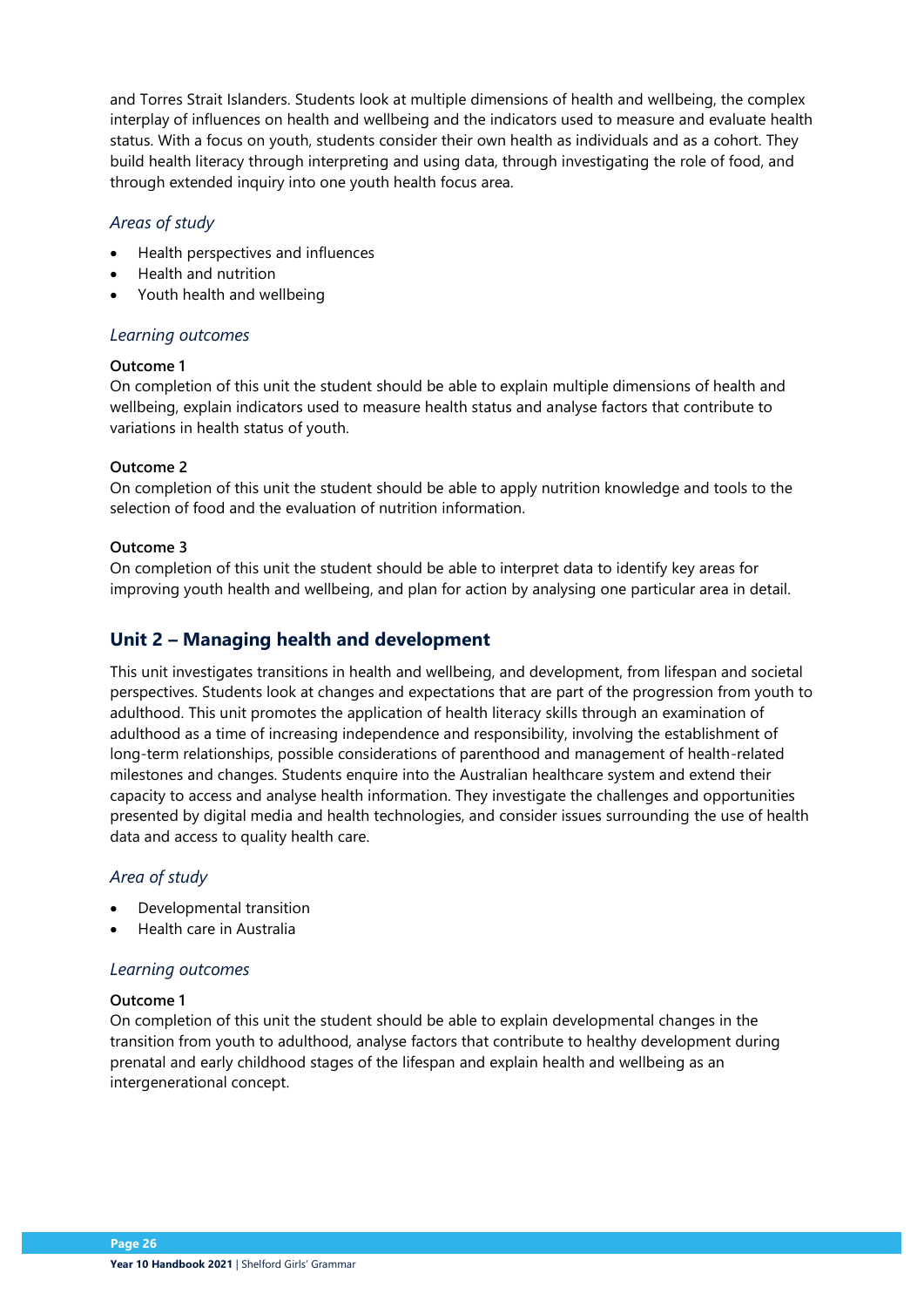## **Outcome 2**

On completion of this unit the student should be able to describe how to access Australia's health system, explain how it promotes health and wellbeing in their local community, and analyse a range of issues associated with the use of new and emerging health procedures and technologies.

# **Assessment**

The award of satisfactory completion for a unit is based on a decision that the student has demonstrated achievement of the set of outcomes specified for the unit. This decision will be based on the teacher's assessment of the student's overall performance on assessment tasks designated for the unit.

# <span id="page-29-0"></span>VCE Legal Studies

VCE Legal Studies examines the institutions and principles which are essential to Australia's legal system. Students develop an understanding of the rule of law, key legal institutions, rights protection in Australia and the justice system.

# **Legal Studies Units 1 and 2**

# *Unit 1 – Guilt and liability*

## **Area of Study 1 – Legal foundations**

This area of study provides students with foundational knowledge of laws and the Australian legal system. Students explore the role of individuals, laws and the legal system in achieving social cohesion and protecting the rights of individuals. Students consider the characteristics of an effective law, and sources and types of law. They examine the relationship between parliament and the courts, and the reasons for a court hierarchy in Victoria, and develop an appreciation of the principles of justice.

#### **Area of Study 2 – The presumption of innocence**

The presumption of innocence is the fundamental principle of criminal law and provides a guarantee that an accused is presumed innocent until proven guilty beyond reasonable doubt. In this area of study students develop an understanding of key concepts in criminal law and types of crime, and investigate two criminal offences in detail. For each offence, students consider actual and/or hypothetical scenarios in which an accused has been charged with the offence, use legal reasoning to determine possible culpability and explain the impact of the offence on individuals and society.

#### **Area of Study 3 – Civil liability**

Civil law aims to protect the rights of individuals, groups and organisations, and provides opportunities for a wronged party to seek redress for a breach of civil law. In this area of study students develop an understanding of key concepts in civil law and investigate two areas of civil law in detail. Possible areas of civil law could include negligence, defamation, nuisance, trespass and contracts. For each area of civil law, students consider actual and/or hypothetical scenarios giving rise to a civil claim, apply legal reasoning to determine possible liability for a breach of civil law and explain the impact of a breach of civil law on the parties.

# *Unit 2 - Sanctions, remedies and rights*

#### **Area of Study 1 – Sanctions**

The criminal justice system determines the guilt or otherwise of an accused, and imposes sanctions on a guilty person. In this area of study students investigate key concepts in the determination of a criminal case, including the institutions that enforce criminal law, and the purposes and types of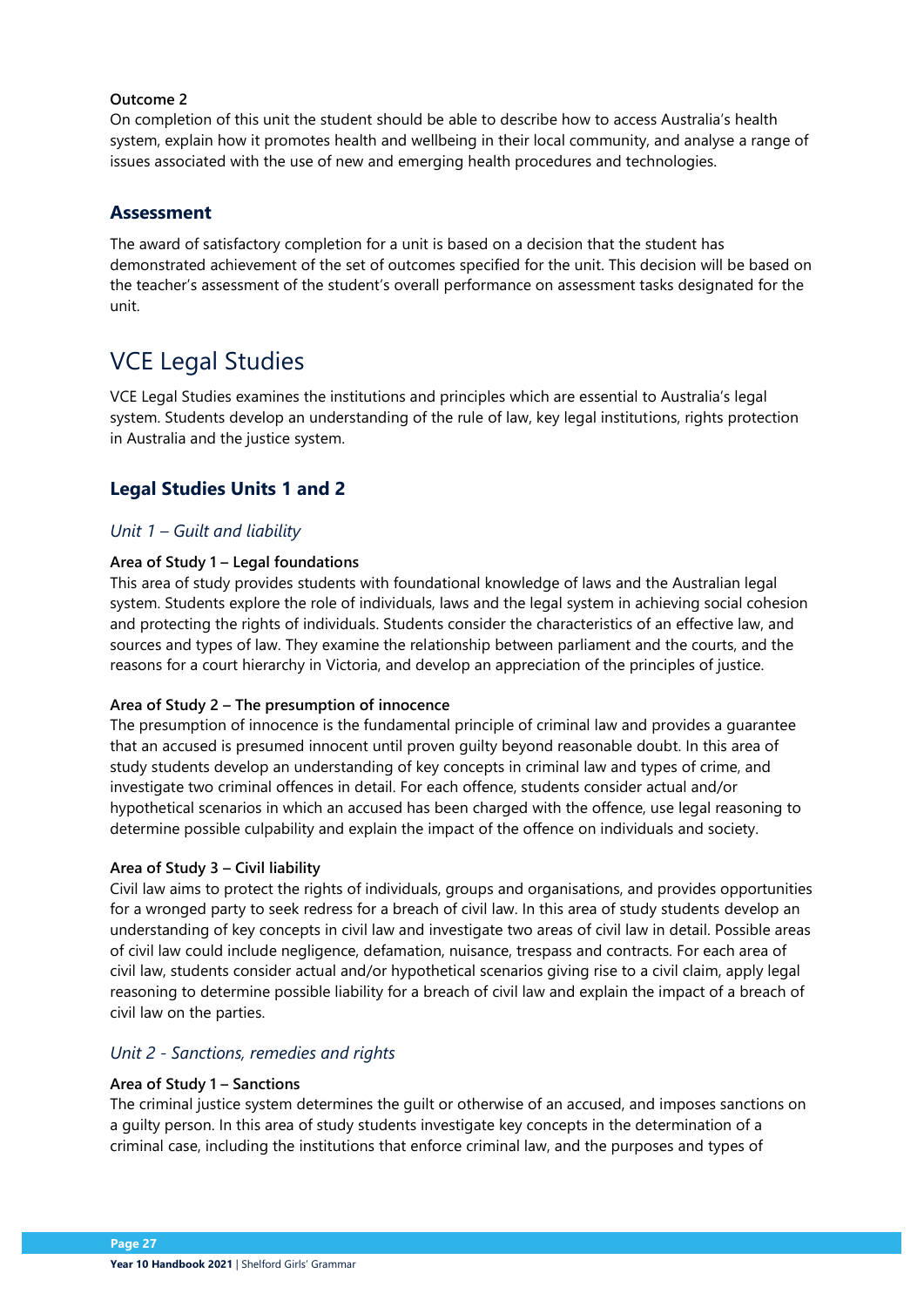sanctions and approaches to sentencing. Through an investigation of two criminal cases from the past four years, either decided or still being decided, students explore the extent to which the principles of justice were or could be achieved.

## **Area of Study 2 – Remedies**

Remedies may be available to a wronged party where there has been a breach of civil law. In this area of study students develop an appreciation of key concepts in the resolution of a civil case, including the methods used and institutions available to resolve disputes, and the purposes and types of remedies. Through an investigation of two civil cases from the past four years, either decided or still being decided, students explore the extent to which the principles of justice were or could be achieved.

## **Area of Study 3 – Rights**

The protection of rights is fundamental to a democratic society. Rights are protected in Australia through the Australian Constitution, the Victorian Charter of Human Rights and Responsibilities and through common law and statute law such as through statutes relating to racial discrimination, sex discrimination and equal opportunity. In this area of study students examine the ways in which rights are protected in Australia and compare this approach with that of another country. Based on this comparison, they consider possible reforms to the ways rights are protected in Australia. Students investigate an Australian case that had an impact on the protection of rights in Australia and develop their understanding of the role of an individual in taking a case to court.

Assessment tasks for these units are selected from the following:

- structured assignment
- essay
- mock court or role-play
- folio and report
- case study
- test
- report (written, visual, oral or multimedia)
- debate.

# <span id="page-30-0"></span>Physical Education – Units 1 and 2

VCE Physical Education explores the complex interrelationships between anatomical, biomechanical, physiological and skill acquisition principles to understand their role in producing and refining movement, and examines behavioural, psychological, environmental and sociocultural influences on performance and participation in physical activity.

The assimilation of theoretical understanding and practice is central to the study of VCE Physical Education. Students participate in practical activities to examine the core concepts that underpin movement and that influence performance and participation in physical activity, sport and exercise.

Through integrated physical, written, oral and digital learning experiences, students apply theoretical concepts and reflect critically on factors that affect all levels of performance and participation in sport, exercise and physical activity.

# **Unit 1 – The human body in motion**

In this unit students explore how the musculoskeletal and cardiorespiratory systems work together to produce movement. Through practical activities students explore the relationships between the body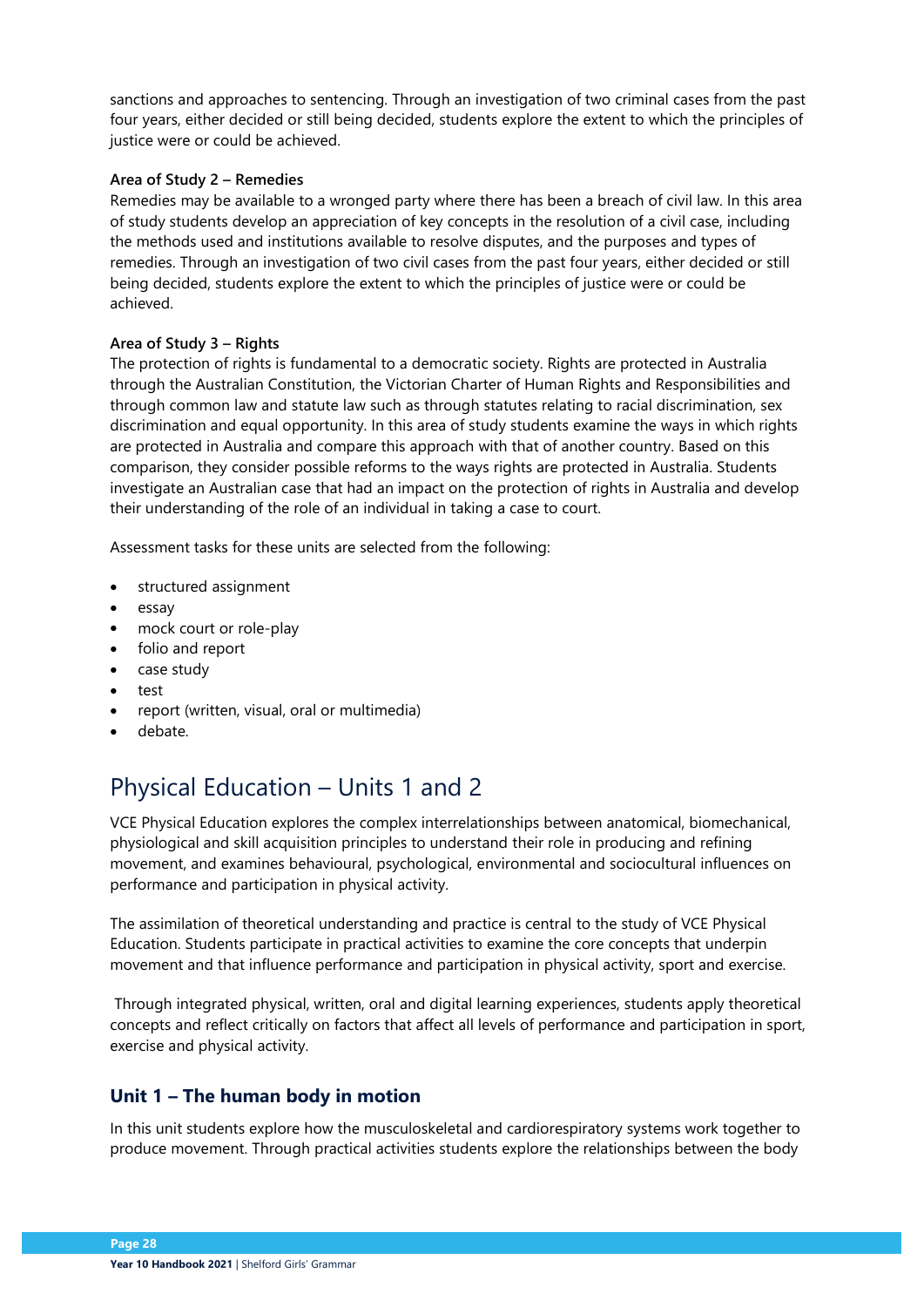systems and physical activity, sport and exercise, and how the systems adapt and adjust to the demands of the activity.

Students investigate the role and function of the main structures in each system and how they respond to physical activity, sport and exercise. They explore how the capacity and functioning of each system acts as an enabler or barrier to movement and participation in physical activity.

Using a contemporary approach, students evaluate the social, cultural and environmental influences on movement. They consider the implications of the use of legal and illegal practices to improve the performance of the musculoskeletal and cardiorespiratory systems, evaluating perceived benefits and describing potential harms. They also recommend and implement strategies to minimise the risk of illness or injury to each system.

## *Outcome 1*

On completion of this unit students should be able to collect and analyse information from, and participate in, a variety of practical activities to explain how the musculoskeletal system functions and its limiting conditions, and evaluate the ethical and performance implications of the use of practices and substances that enhance human movement.

## *Outcome 2*

On completion of this unit students should be able to collect and analyse information from, and participate in, a variety of practical activities to explain how the cardiovascular and respiratory systems function and the limiting conditions of each system, and discuss the ethical and performance implications of the use of practices and substances to enhance the performance of these two systems.

# **Unit 2 – Physical activity, sport and society**

This unit develops students' understanding of physical activity, sport and society from a participatory perspective. Students are introduced to types of physical activity and the role participation in physical activity and sedentary behaviour plays in their own health and wellbeing as well as in other people's lives in different population groups.

Through a series of practical activities, students experience and explore different types of physical activity promoted in their own and different population groups. They gain an appreciation of the level of physical activity required for health benefits. Students investigate how participation in physical activity varies across the lifespan. They explore a range of factors that influence and facilitate participation in regular physical activity.

They collect data to determine perceived enablers of and barriers to physical activity and the ways in which opportunities for participation in physical activity can be extended in various communities, social, cultural and environmental contexts. Students investigate individual and population-based consequences of physical inactivity and sedentary behaviour.

They then create and participate in an activity plan that meets the physical activity and sedentary behaviour guidelines relevant to the particular population group being studied. Students apply various methods to assess physical activity and sedentary behaviour levels at the individual and population level, and analyse the data in relation to physical activity and sedentary behaviour guidelines.

Students study and apply the social-ecological model and/or the Youth Physical Activity Promotion Model to critique a range of individual-and settings-based strategies that are effective in promoting participation in some form of regular physical activity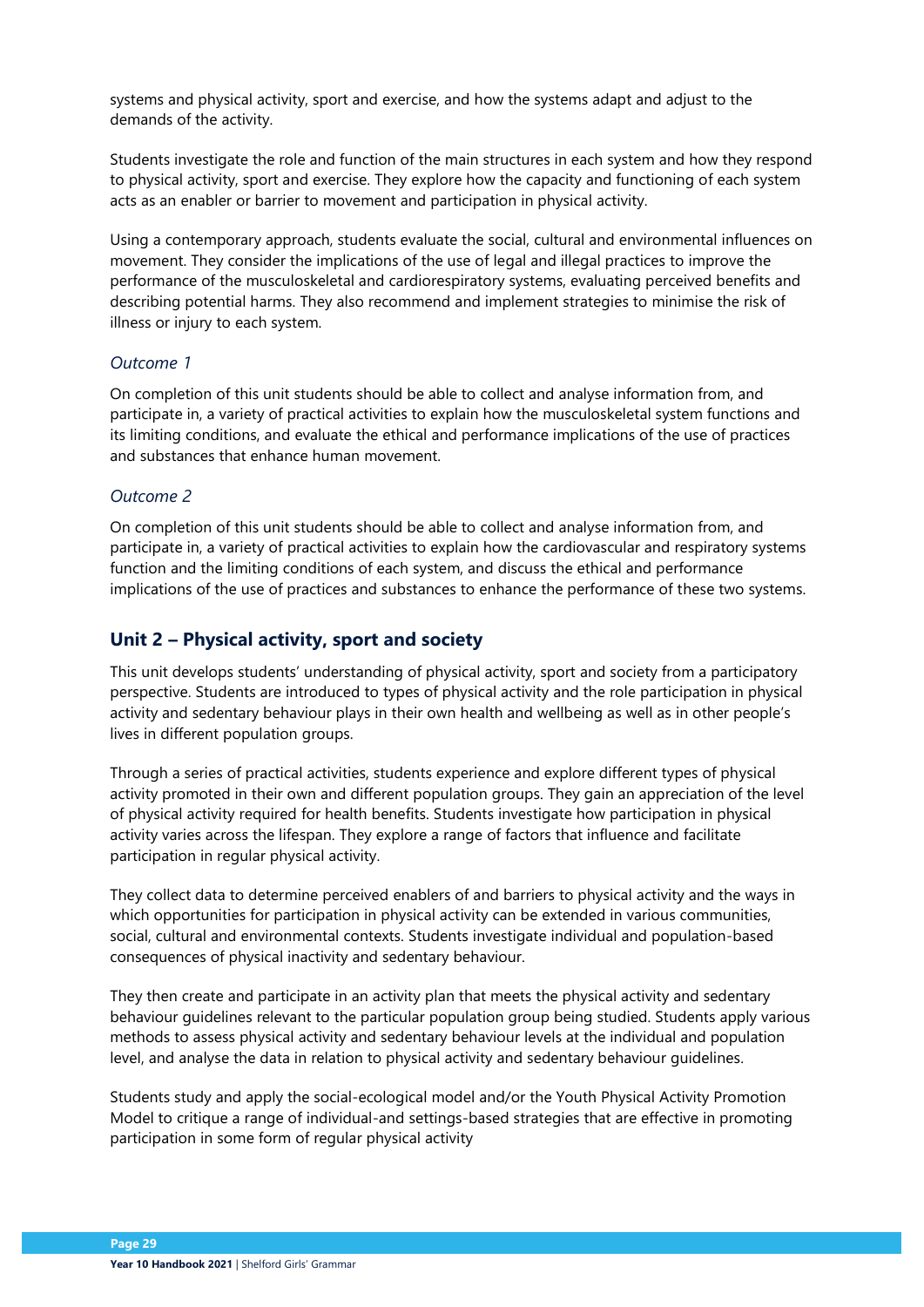## *Learning outcomes*

#### **Outcome 1**

On completion of this unit the student should be able to collect and analyse data related to individual and population levels of participation in physical activity and sedentary behaviour to create, undertake and evaluate an activity plan that meets the physical activity and sedentary behaviour guidelines for an individual or a specific group.

#### **Outcome 2**

On completion of this unit the student should be able to apply a social-ecological framework to research, analyse and evaluate a contemporary issue associated with participation in physical activity and/or sport in a local, national or global setting.

# <span id="page-32-0"></span>Studio Arts Units 1 and 2

Students work in all or may choose materials, techniques and carry out processes from Media, Art, Visual Communication and Design and Materials Technology. They will learn how to explore, develop, refine, resolve and present their individual artworks. Documented evidence in a visual diary of their research, development and refinement is an integral part of this study. Students also research and analyse the ways different artists from different times and cultures have developed their own studio practice.

# **Unit 1 – Studio inspiration and techniques**

The focus of this unit is the investigation of sources of inspiration, which generate creative activity and the exploration of a wide range of materials and techniques, as tools for translating ideas, observation and experiences into visual form. The areas of study are:

- Inspiration, aesthetic qualities and investigation which focuses on sources of inspiration and recording observations and idea
- Materials and techniques which focuses on developing skills, manipulating properties and subject matter to convey ideas whilst reflecting and evaluating
- Research different artists as inspiration from differing times and places and their use of different materials and techniques and other sources
- Reflect on ideas and work through oral and written form.

#### *Learning outcomes*

#### **Outcome 1**

On completion of this outcome the students should be able to source ideas and inspiration and use a variety of methods to translate these into visual language.

**Task:** Students will complete a selection of exploratory work showing sources of ideas, inspiration and aesthetic qualities.

#### **Outcome 2**

On completion of this outcome students should be able to explore and use a variety of materials and techniques whilst recording and developing ideas and sources of inspiration.

**Task:** Students will complete at least one artwork whilst evaluating and commenting in their workbook.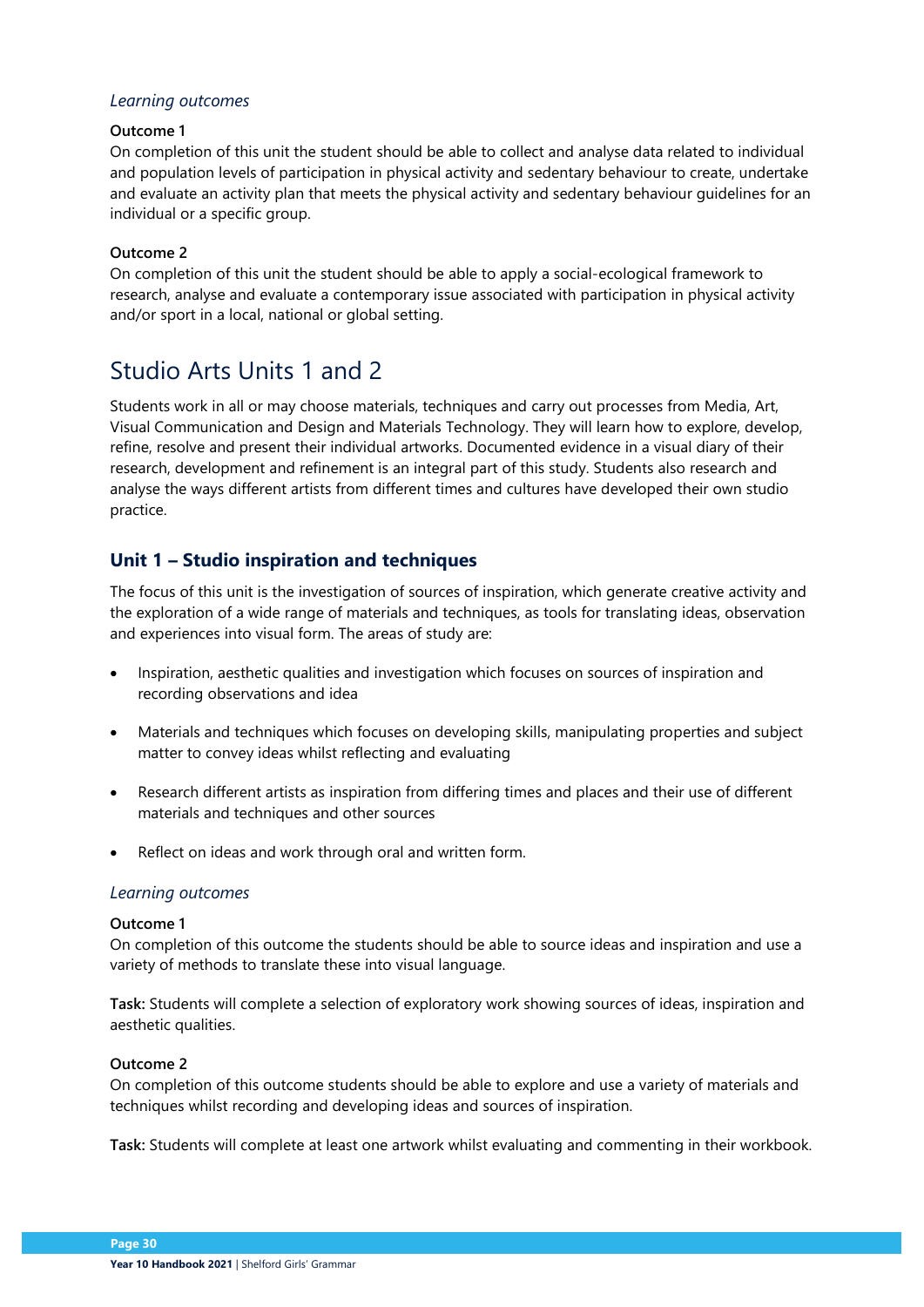#### **Outcome 3**

On completion of this outcome students should be able to discuss how artists from different times and locations interpret sources of inspiration and use materials and techniques.

**Task:** Students will produce written and oral presentations.

#### *Assessment*

Assessment is based on the satisfactory completion and achievement of three outcomes.

# **Unit 2 – Studio exploration and concepts**

The focus of this unit is to establish an individual approach to develop skills using sources of inspiration and experimentation using varied materials and techniques. Students are to develop further, their understanding of aesthetic qualities to identify potential solutions prior to the making and the completion of artworks. Comparisons of contemporary art with historical art styles and movements are encouraged. Visiting a variety of exhibition spaces is of great benefit also.

#### *Learning outcomes*

## **Outcome 1**

On completion of this unit the student should be able to develop an individual exploration proposal to form the basis of a studio process, and from this produce and document a variety of potential directions in a visual diary.

**Task:** Following their written proposal, students will complete a variety of designs and experiment with materials to produce related art works. Thorough discussion and evidence of experimentation, with solutions are to be annotated in the work book.

#### **Outcome 2**

On completion of this Outcome, students should be able to examine and discuss historical and contemporary art periods and the ways in which design elements and principles, signs, symbols and images are used in a variety of art works to communicate ideas and develop styles.

**Task:** Students will complete written and oral presentations from historical and contemporary art periods. They will discuss the ways a variety of artworks using design elements and principles, signs and symbols, communicate ideas and styles. The use of appropriate art language and terminology is important.

#### *Assessment*

Assessment is based on the satisfactory completion of two outcomes.